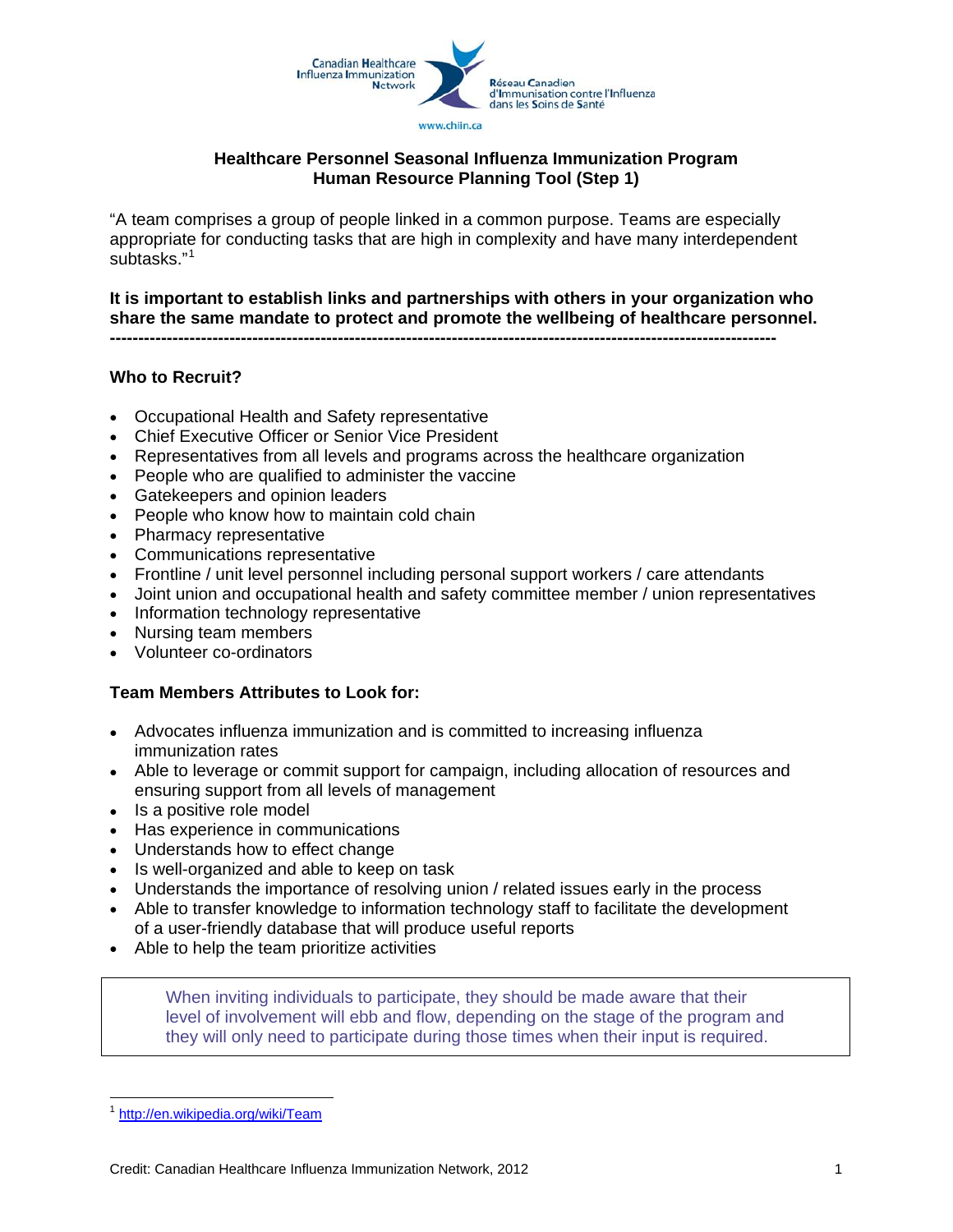#### **Worksheet**

| What roles do we need filled?         | Who can fill the role? | <b>Role allocated</b> |
|---------------------------------------|------------------------|-----------------------|
| <b>Core Program Team</b>              |                        |                       |
| <b>Team Leader</b>                    |                        | □                     |
| <b>Administrative Support</b>         |                        | П                     |
| Senior Administration Sponsor         |                        | П                     |
| <b>Nursing Team Members</b>           |                        | П                     |
| Communications                        |                        | П                     |
| Pharmacy                              |                        |                       |
| Information Technology Representative |                        | $\Box$                |
| Epidemiologist or Statistician        |                        | □                     |
| Others:                               |                        |                       |
|                                       |                        | □                     |
|                                       |                        | П                     |
|                                       |                        | $\Box$                |
|                                       |                        | П                     |
| <b>Other Roles</b>                    |                        |                       |
| <b>Allied Health and Frontline</b>    |                        | П                     |
| <b>Support Workers</b>                |                        |                       |
| Union Representatives /               |                        | П                     |
| Workplace Health and                  |                        |                       |
| <b>Safety Committee</b>               |                        |                       |
| <b>Members</b>                        |                        |                       |
| Volunteers                            |                        | П                     |
| Others:                               |                        | П                     |
|                                       |                        |                       |
|                                       |                        | $\Box$                |
|                                       |                        | $\Box$                |
|                                       |                        |                       |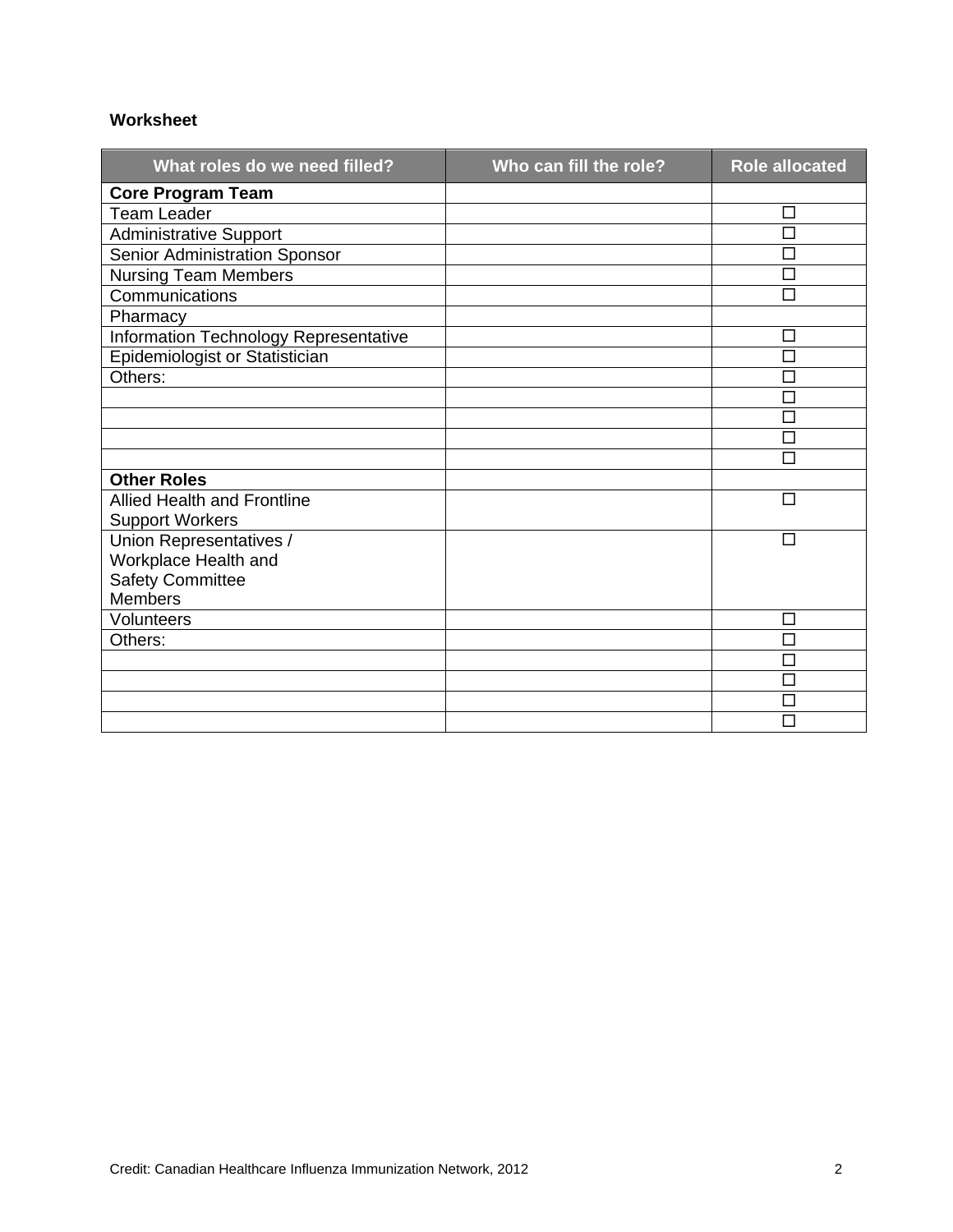

#### **Healthcare Personnel Seasonal Influenza Immunization Program Letter to Elicit Support from Senior Management (Step 1)**

**Date** 

Name Address

Dear:

#### **Re: Senior Management Support and Involvement in the Annual Healthcare Personnel Influenza Immunization Campaign**

Experience and research has shown that successful immunization programs engage champions at all levels. Support from senior management, clinical leaders and opinion leaders have demonstrated positive outcomes and increased rates.

The best evidence points to the advantages of obtaining the highest possible healthcare personal influenza immunization rate, which is often quoted as 95% to 100%.

Despite abundant evidence about the safety and effectiveness of the influenza vaccine, last year our organization achieved an immunization rate of %.



#### **We need your support to assist with the promotion of our annual influenza immunization campaign.**

Successful programs are multifaceted and require commitment from organizational staff at all levels. We are requesting the support of senior managers and leaders within our organization to assist with the promotion of our annual influenza immunization campaign. More information about specific details will follow, but examples of some of the activities may include: making a statement of priority for the campaign; email communiqués from the CEO/President or senior MOH; public appearances at large immunization clinics; attendance at the campaign launch; encouraging healthcare personnel immunization by highlighting the importance of influenza immunization at meetings and public gatherings; offering incentives, etc.

Respectfully,

Influenza Immunization Program Planning Committee Chair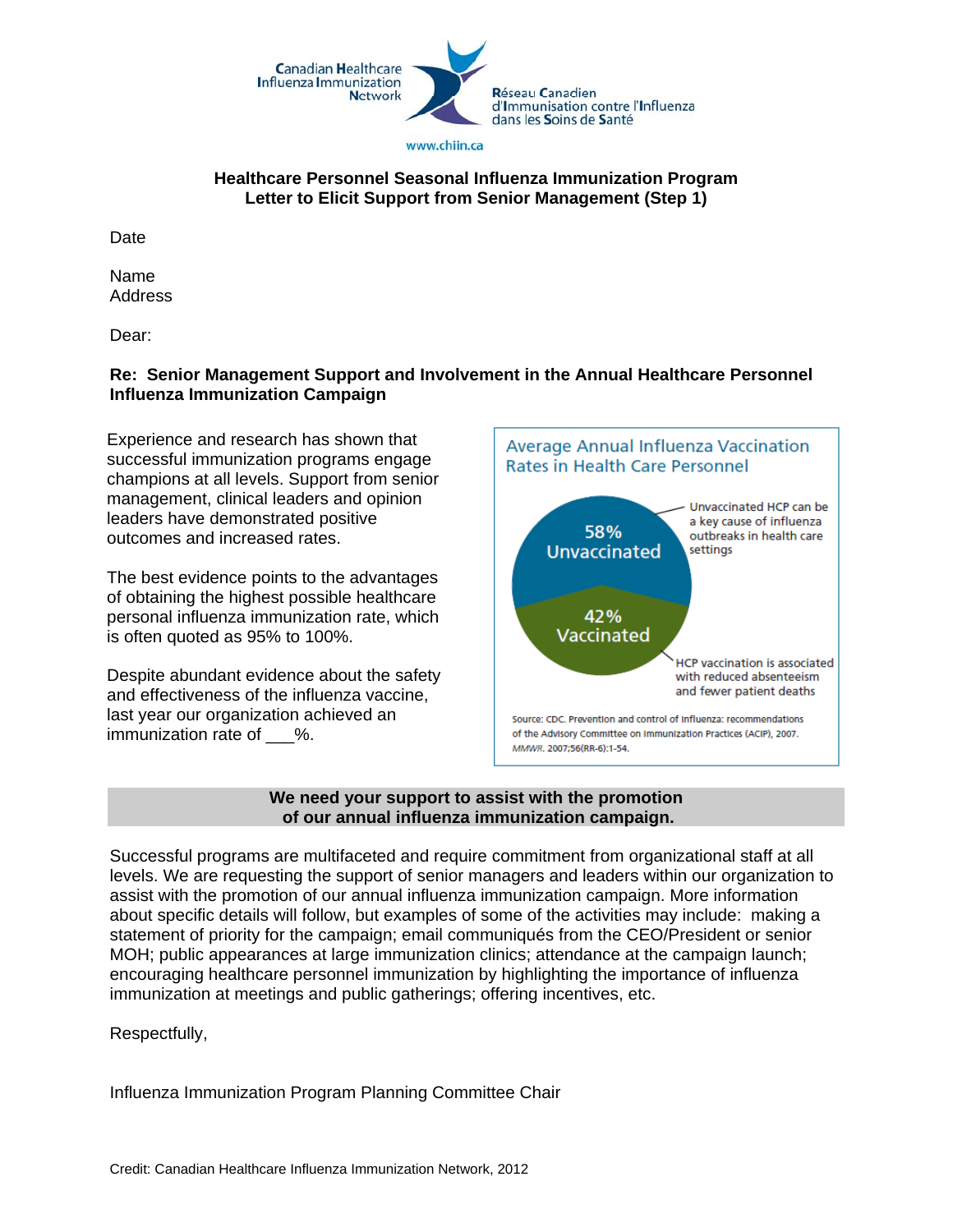

# **Healthcare Personnel Seasonal Influenza Immunization Program Planning Calendar (Step 1)**



# **February to April Activities**

|    | <b>Activity</b>                                                                                                                                                                                                                                                                                                                                                                                                                                | <b>Step</b>    | <b>Person</b><br><b>Responsible</b> | <b>Date</b><br><b>Completed</b> |
|----|------------------------------------------------------------------------------------------------------------------------------------------------------------------------------------------------------------------------------------------------------------------------------------------------------------------------------------------------------------------------------------------------------------------------------------------------|----------------|-------------------------------------|---------------------------------|
|    | 1. Identify your multidisciplinary team using the Human<br>Resources Planning Tool. This team will be responsible<br>for the planning, implementation and evaluation of the<br>immunization campaign.                                                                                                                                                                                                                                          | 1              |                                     |                                 |
|    | 2. Convene a multidisciplinary team meeting to complete<br>the Pre Program Assessment Checklist.                                                                                                                                                                                                                                                                                                                                               | 1              |                                     |                                 |
| 3. | Designate team members who will:<br>• Seek and obtain support from opinion leaders and<br>senior managers (Consider using the Letter to Elicit<br>Support from Senior Management that is in the Tool<br>Kit)<br>Coordinate the marketing and communications<br>functions<br>Develop a broad communication plan<br>Assist in determining what information should be<br>collected and determine how the immunization rates<br>will be calculated | 1              |                                     |                                 |
|    | 4. Review the evaluation from the previous year's<br>influenza program:<br>Identify strengths, weaknesses, opportunities and<br>$\bullet$<br>threats<br>Identify potential barriers to implementation and<br>immunization<br>• Review how many healthcare personnel were<br>immunized last year<br>Set a target immunization rate for this year's<br>campaign                                                                                  | $\overline{2}$ |                                     |                                 |
|    | 5. Engage individuals who normally are not immunized to<br>assist in identifying potential solutions to the barriers<br>identified.                                                                                                                                                                                                                                                                                                            | 2              |                                     |                                 |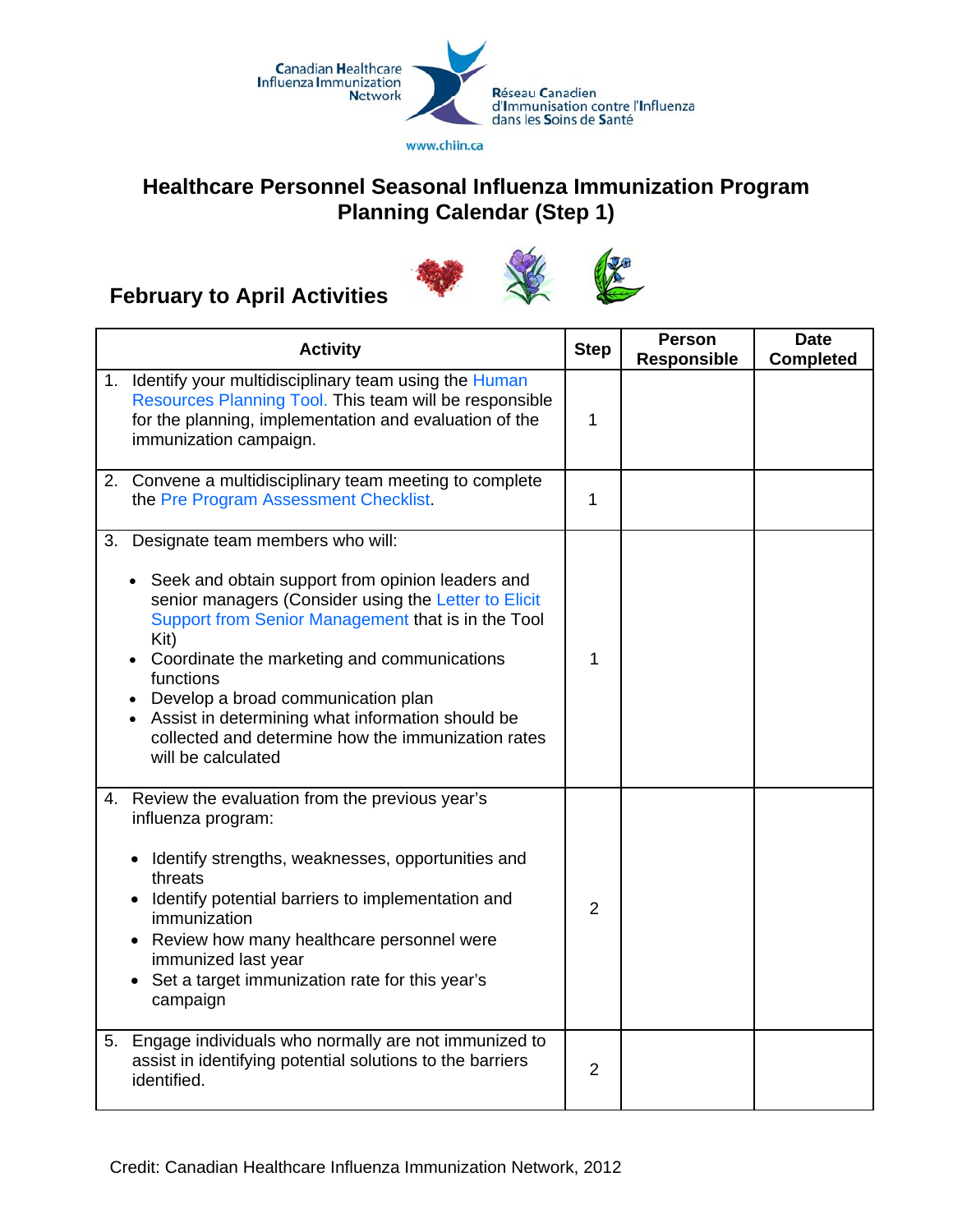| 6. Review your healthcare personnel immunization policy<br>for seasonal influenza immunization.<br>Create or revise as needed.<br>Consider the inclusion of an immunization decision<br>form (e.g. consent/Decision Form).                                                                                                                                                                                                                           | $\overline{2}$ |  |
|------------------------------------------------------------------------------------------------------------------------------------------------------------------------------------------------------------------------------------------------------------------------------------------------------------------------------------------------------------------------------------------------------------------------------------------------------|----------------|--|
| Identify new program goals and objectives (consider<br>7.<br>using SMART objectives).                                                                                                                                                                                                                                                                                                                                                                | $\overline{2}$ |  |
| 8. Consider adopting some of the implementation tools<br>that are available in the Tool Kit.                                                                                                                                                                                                                                                                                                                                                         | 3              |  |
| 9. Work with your committee to develop a logistical plan:<br>• Plan multiple clinics, easy access, flexible hours etc.<br>Plan to book clinic rooms in advance if possible.<br>Consider alternate spots for clinics to increase<br>visibility<br>Plan a "launch" event<br>Confirm that you have organizational support and<br>commitment from senior management (Consider<br>using the Letter to Elicit Senior Management Support<br>in the toolkit) | 3              |  |
| 10. Develop your communications plan.                                                                                                                                                                                                                                                                                                                                                                                                                | 2, 3           |  |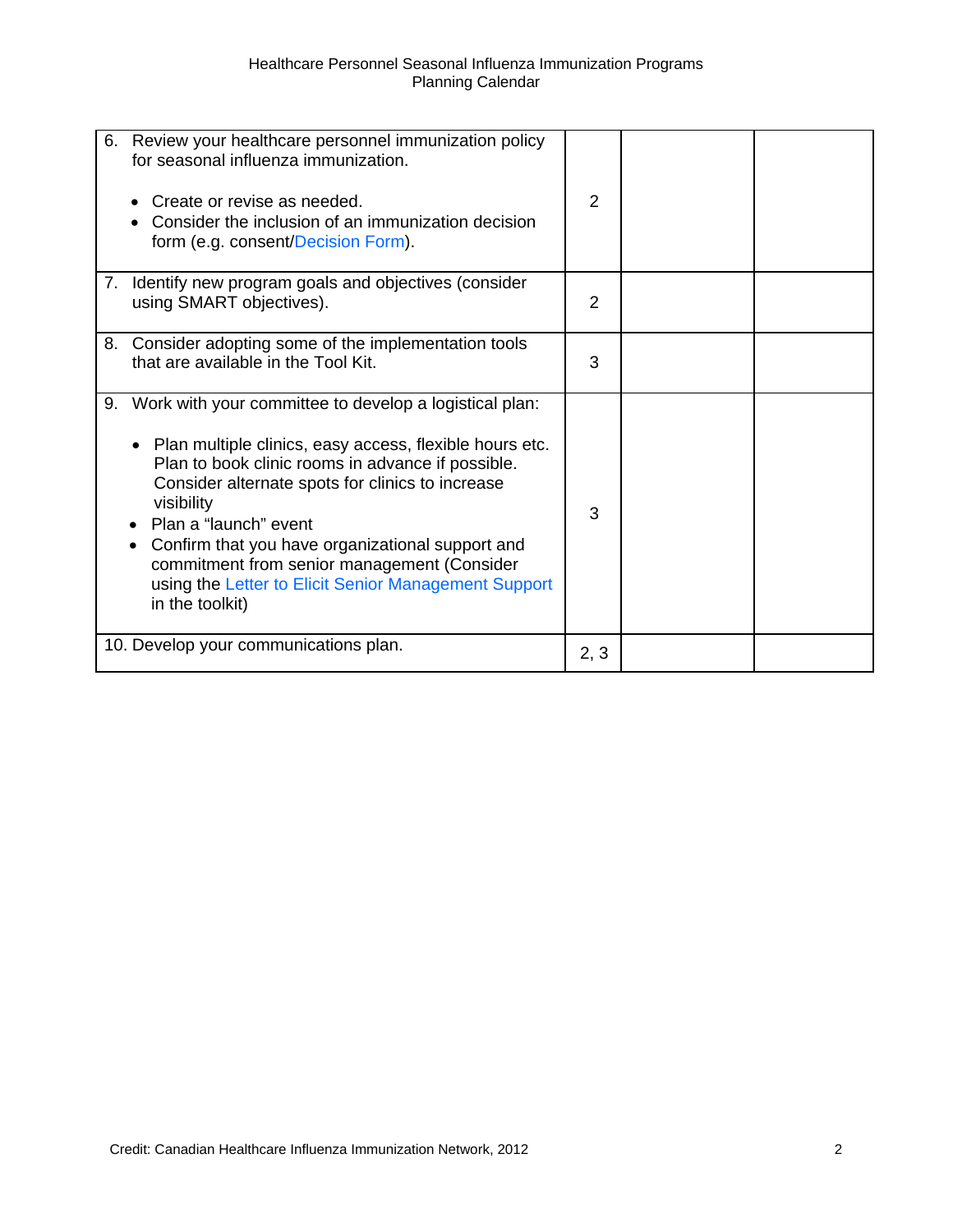

| <b>Activity</b>                                                                                                                                                                                                                                                                      | <b>Step</b> | <b>Person</b><br><b>Responsible</b> | Date<br><b>Completed</b> |
|--------------------------------------------------------------------------------------------------------------------------------------------------------------------------------------------------------------------------------------------------------------------------------------|-------------|-------------------------------------|--------------------------|
| Meet with your team to discuss progress, identify<br>priorities and resource issues.                                                                                                                                                                                                 | 4           |                                     |                          |
| Identify the human resources you will be need.<br>2.                                                                                                                                                                                                                                 | 4           |                                     |                          |
| 3. Confirm that you have access to committed and well-<br>informed individuals available to immunize.                                                                                                                                                                                | 4           |                                     |                          |
| Develop a budget that identifies the financial resources<br>4.<br>needed for your influenza immunization program<br>Secure the resources you need<br>Consider asking for reallocation of resources from<br>other areas<br>Remember to consider in-kind support requests<br>$\bullet$ | 4           |                                     |                          |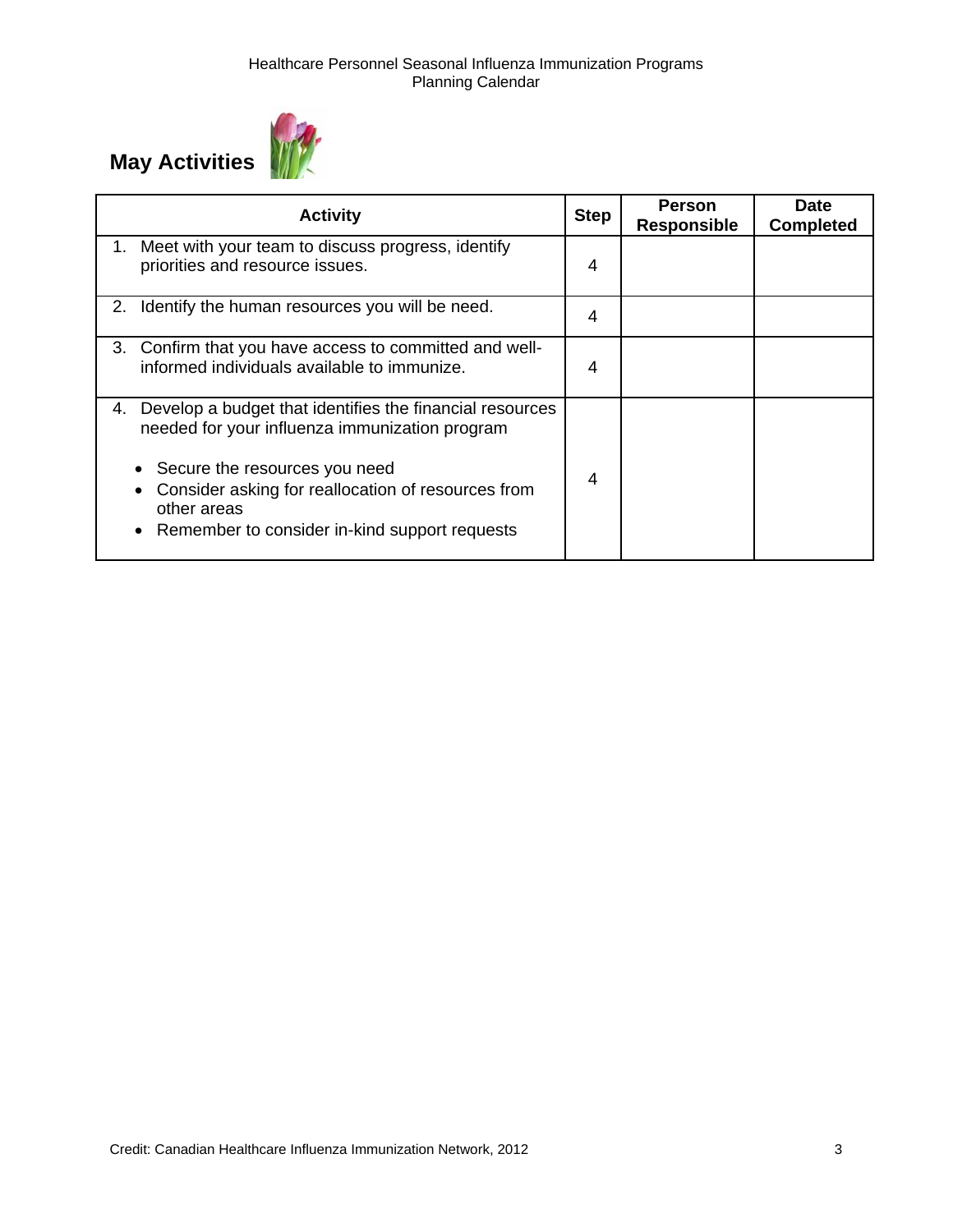# **June and July Activities**



| <b>Activity</b>                                                                                                                                                                                                                                                                                                                                             | <b>Step</b>    | <b>Person</b><br><b>Responsible</b> | <b>Date</b><br><b>Completed</b> |
|-------------------------------------------------------------------------------------------------------------------------------------------------------------------------------------------------------------------------------------------------------------------------------------------------------------------------------------------------------------|----------------|-------------------------------------|---------------------------------|
| 1. Gather educational materials and develop a staff<br>presentation that can be used by team managers.                                                                                                                                                                                                                                                      | 3              |                                     |                                 |
| 2. Plan a promotional event and secure resources to<br>promote and launch the campaign.<br>Include activities that encourage immunization and<br>involve leaders and/or senior staff<br>Choose incentives to sway the undecided (i.e.<br>Stickers, time off, quizzes, contests, prizes, etc)<br>Develop posters, buttons, etc.                              | 3              |                                     |                                 |
| 3. Establish a system to track and monitor results<br>Identify a process to calculate and compare your<br>immunization rates<br>Make sure you write down how you are planning to<br>calculate your denominator and numerator, and<br>make sure that you keep this record every year, so<br>you can compare across time (see Appendix 2 for<br>more details) | $\overline{2}$ |                                     |                                 |
| 4. Develop a comprehensive evaluation plan.                                                                                                                                                                                                                                                                                                                 | 2              |                                     |                                 |
| 5. Review all your planning to-date and identify any pieces<br>that are missing, and find a way to address those<br>issues (continually assess and reassess, take<br>advantage of new opportunities, adjust your plan as<br>things in your organization change).                                                                                            | $1 - 5$        |                                     |                                 |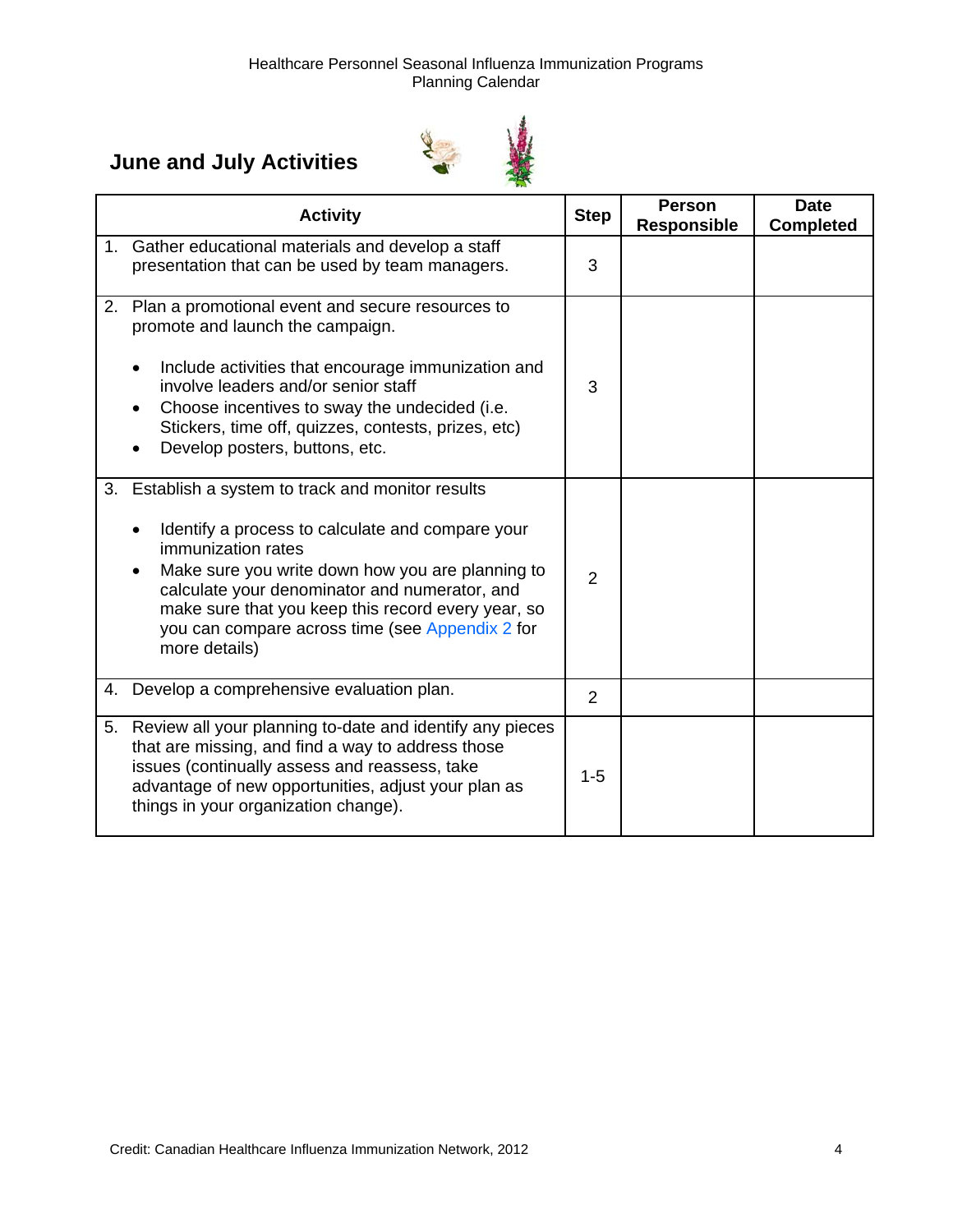# **August Activities**



|             | <b>Activity</b>                                                                                                                                                                                                                                                                                        | <b>Step</b> | <b>Person</b><br><b>Responsible</b> | <b>Date</b><br><b>Completed</b> |
|-------------|--------------------------------------------------------------------------------------------------------------------------------------------------------------------------------------------------------------------------------------------------------------------------------------------------------|-------------|-------------------------------------|---------------------------------|
| $1_{\cdot}$ | Meet with your team to finalize your influenza<br>immunization plan.                                                                                                                                                                                                                                   | 1           |                                     |                                 |
| 2.          | Begin promoting your campaign via e-mail, posters,<br>flyers, newsletter articles, pay stubs.                                                                                                                                                                                                          | 3           |                                     |                                 |
|             | 3. Confirm the timing of influenza vaccine and place the<br>order.                                                                                                                                                                                                                                     | 4           |                                     |                                 |
|             | 4. Provide training for additional nursing staff to administer<br>influenza immunizations within their departments.<br>Consider training influenza champions.                                                                                                                                          | 4           |                                     |                                 |
| 5.          | Obtain recent information from your direct vaccine<br>supplier to confirm shipment dates for the vaccine.                                                                                                                                                                                              |             |                                     |                                 |
| 6.          | Review team membership – now is when you need to<br>invite everyone to move into higher gear. Do you have<br>all the support you need? Who else do you need to<br>bring on board? Have a larger team meeting to bring<br>everyone together to remind people of the campaign,<br>and their commitments. | 4           |                                     |                                 |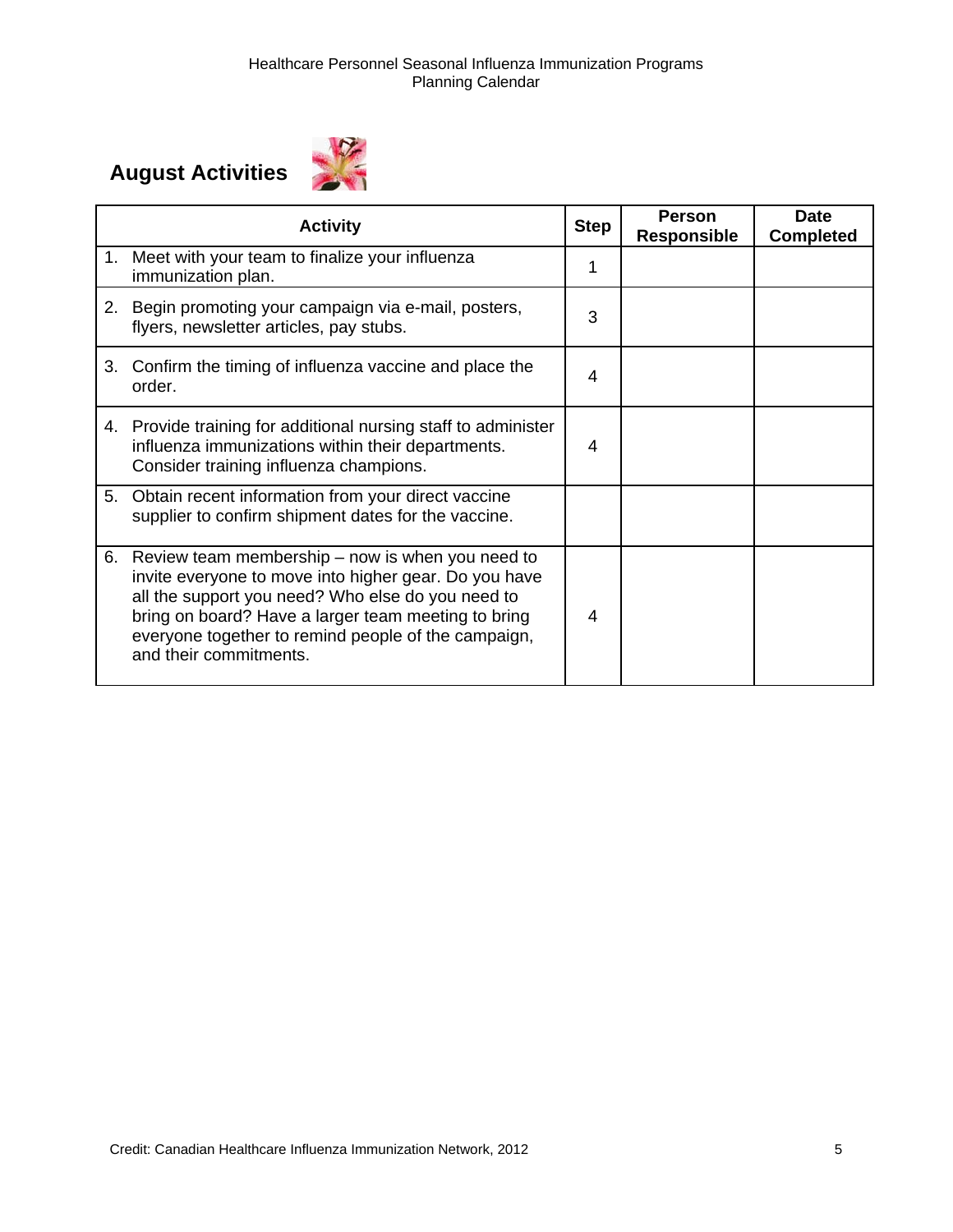# **September and October Activities**



|    | <b>Activity</b>                                                                                                                                                                                                                                                                                | <b>Step</b> | <b>Person</b><br><b>Responsible</b> | <b>Date</b><br><b>Completed</b> |
|----|------------------------------------------------------------------------------------------------------------------------------------------------------------------------------------------------------------------------------------------------------------------------------------------------|-------------|-------------------------------------|---------------------------------|
| 1. | Identify important meetings and events where the<br>campaign can be promoted.                                                                                                                                                                                                                  | 4           |                                     |                                 |
|    | 2. Launch the campaign and include<br>management/leaders and senior staff in launch (timing<br>will depend on vaccine availability).                                                                                                                                                           | 4           |                                     |                                 |
| 3. | Initiate the seasonal influenza promotional campaign<br>activities:<br>send ads and put up posters<br>make reference material accessible for staff who<br>may want to learn more about influenza<br>(inter/intranet sites, publications, etc)<br>offer healthcare personnel education sessions | 4           |                                     |                                 |
|    | 3. Continue to promote and encourage influenza<br>immunization.                                                                                                                                                                                                                                | 4           |                                     |                                 |
| 4. | Implement your healthcare personnel immunization<br>campaign.                                                                                                                                                                                                                                  | 4           |                                     |                                 |
| 5. | Monitor immunization rates. Evaluate what you are<br>doing and change as necessary.                                                                                                                                                                                                            | 4           |                                     |                                 |
| 6. | Report immunization rates to staff, managers, senior<br>leadership team, patients/residents and volunteers.                                                                                                                                                                                    | 4           |                                     |                                 |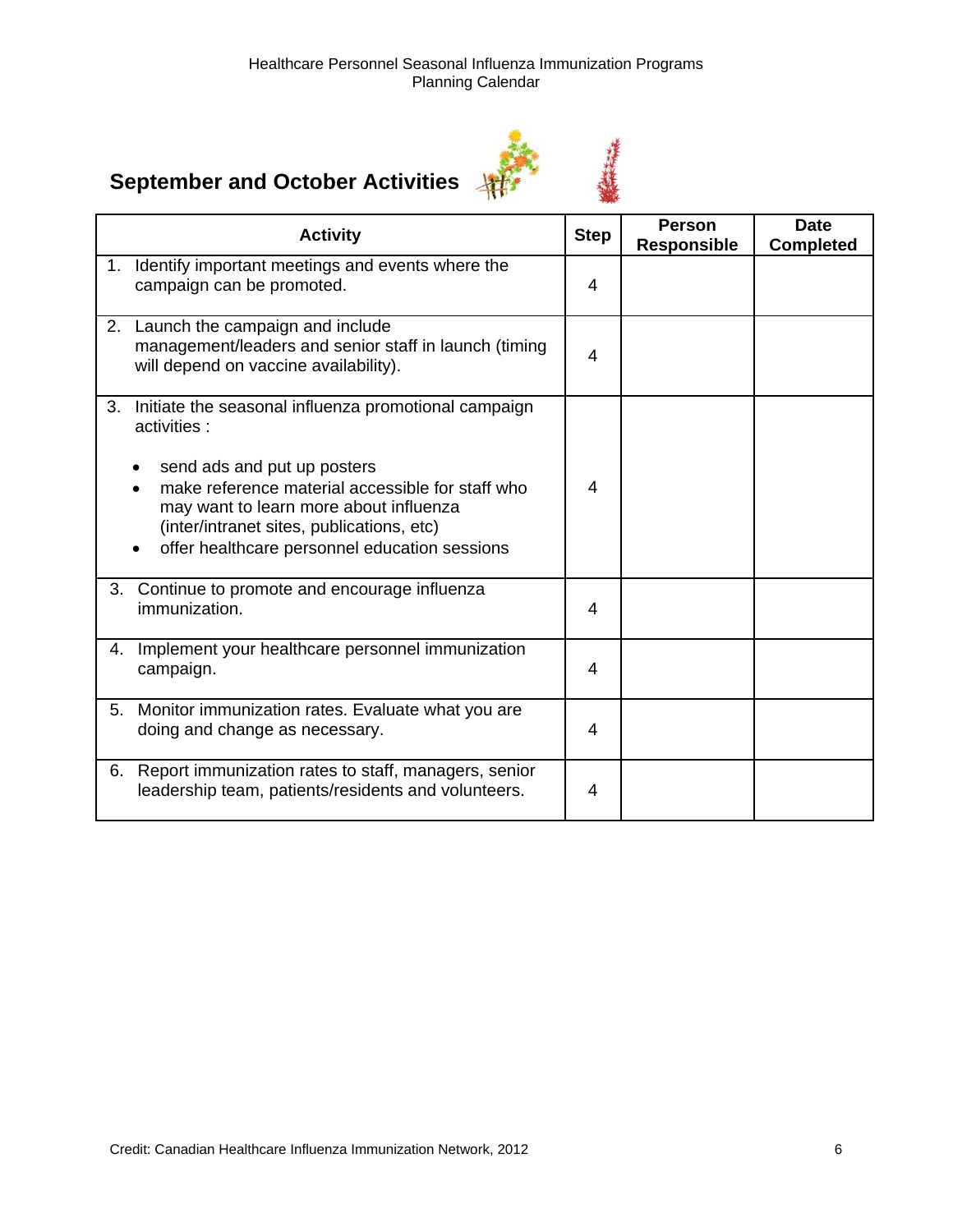# **November and December Activities**



| <b>Activity</b>                                                                                                                                                                   | <b>Step</b> | <b>Person</b><br><b>Responsible</b> | <b>Date</b><br><b>Completed</b> |
|-----------------------------------------------------------------------------------------------------------------------------------------------------------------------------------|-------------|-------------------------------------|---------------------------------|
| 1. Continue to promote and encourage influenza<br>immunization.                                                                                                                   | 4           |                                     |                                 |
| 2. Continue monitoring and reporting immunization rates.                                                                                                                          | 4           |                                     |                                 |
| 3. Continue to work with your team, provide<br>encouragement, adjust planning if needed, consider<br>unique ways to give your campaign a boost once the<br>initial phase is over. | 4           |                                     |                                 |

# **January Activities**



|    | <b>Activity</b>                                                                                                                                                                                                                                                                                                                                                   | <b>Step</b> | <b>Person</b><br><b>Responsible</b> | <b>Date</b><br><b>Completed</b> |
|----|-------------------------------------------------------------------------------------------------------------------------------------------------------------------------------------------------------------------------------------------------------------------------------------------------------------------------------------------------------------------|-------------|-------------------------------------|---------------------------------|
| 1. | Assemble the team to evaluate the immunization<br>program.<br>Identify areas of success and areas for<br>improvement<br>Compile immunization statistics and report them to<br>everyone                                                                                                                                                                            | 5           |                                     |                                 |
| 2. | Implement a post-immunization campaign event /<br>strategy to share the results with healthcare personnel<br>and senior leaders.<br>Disseminate the campaign results. Think about<br>including successes beyond reporting rates<br>Recognize champion units or departments<br>Congratulate participants for their contributions to<br>the success of the campaign | 5           |                                     |                                 |
| 3. | Continue to immunize as needed.                                                                                                                                                                                                                                                                                                                                   | 5           |                                     |                                 |
| 4. | Congratulate yourself on managing another challenging<br>program! Celebrate those successes. Build-up goodwill<br>for next year.                                                                                                                                                                                                                                  | 5           |                                     |                                 |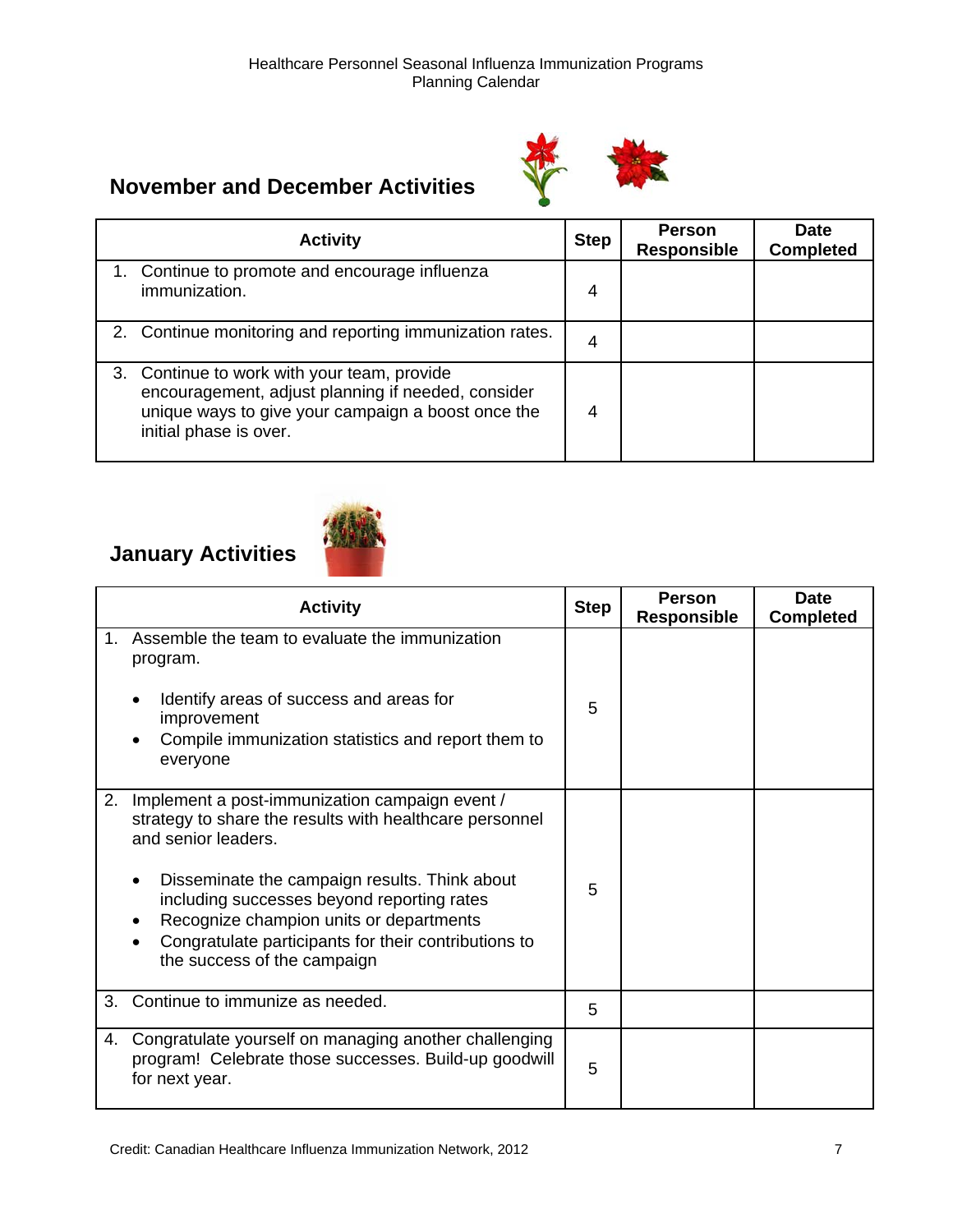#### **Other Considerations**

#### **Consider adding to the items to your calendar (dependent on organizational time frames):**

- $\triangleright$  Determining anticipated amounts of supplies needed
- ¾ Ordering Supplies
- $\triangleright$  Deadline dates for communications items
	- o Printing
	- o Advertisements
	- o Inserts for check stubs etc.
	- o Time frames for announcements and launch
- $\triangleright$  Operational items
	- o Room bookings
	- o Human resource posting and recruitment deadlines

Adapted from:

APIC Toolkit located at: [http://www.apic.org/Content/NavigationMenu/PracticeGuidance/Topics/Influenza/toolkit\\_welcome.htm](http://www.apic.org/Content/NavigationMenu/PracticeGuidance/Topics/Influenza/toolkit_welcome.htm) ASSTSAS Trousse Influenza 2009-08-25 Located at: [http://www.asstsas.qc.ca/francais/information\\_et\\_conseil\\_en\\_sst/dossiers\\_thematiques/virus\\_de\\_la\\_grippe/dossier\\_infections\\_\\_\\_tro](http://www.asstsas.qc.ca/francais/information_et_conseil_en_sst/dossiers_thematiques/virus_de_la_grippe/dossier_infections___trousse_influenza_2009.html) [usse\\_influenza\\_2009.html](http://www.asstsas.qc.ca/francais/information_et_conseil_en_sst/dossiers_thematiques/virus_de_la_grippe/dossier_infections___trousse_influenza_2009.html)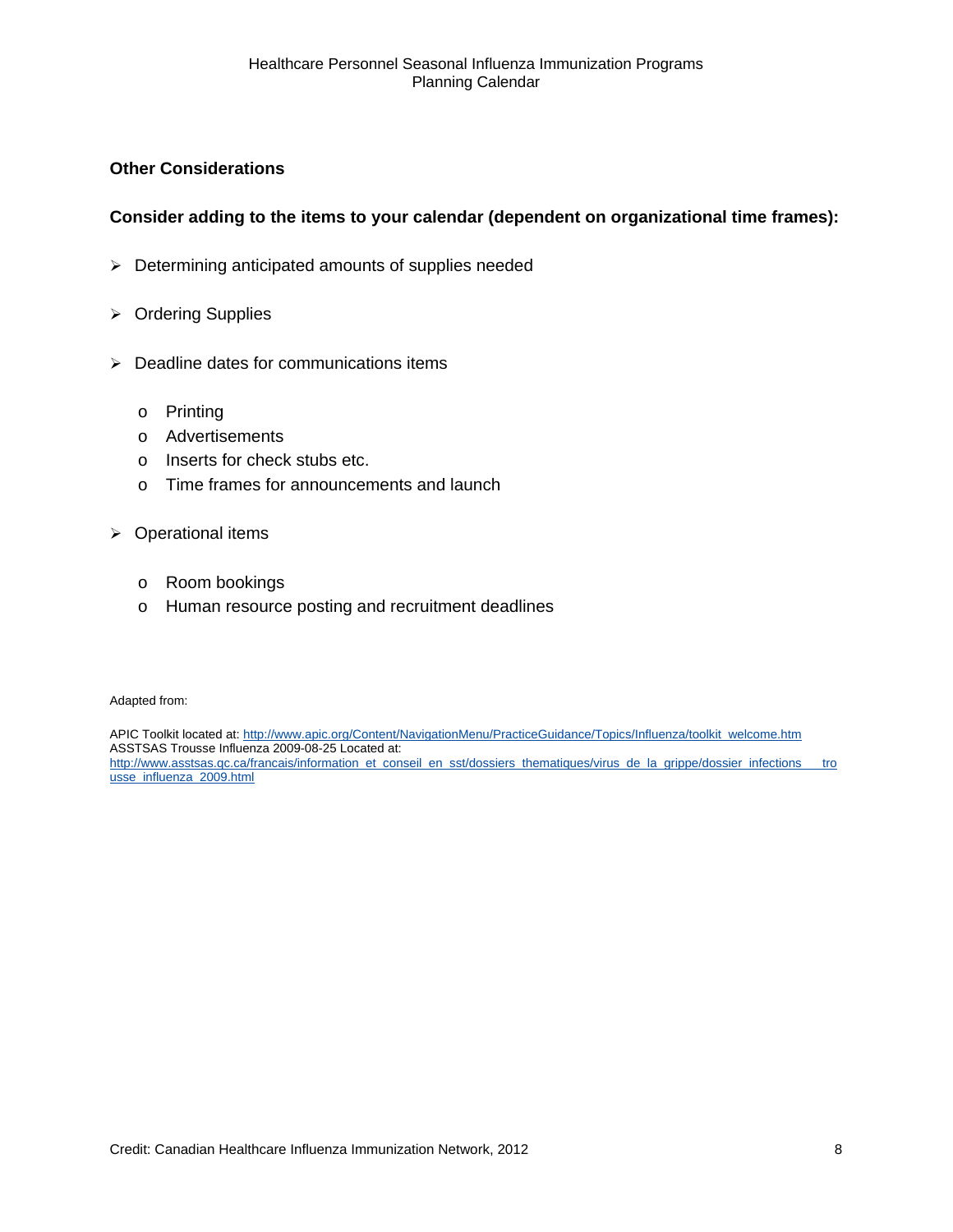

#### **Healthcare Personnel Seasonal Influenza Immunization Program Pre-Campaign Assessment Worksheet (Step 1)**

| <b>Assessment of Current Program</b>                                                                                                                                                                             | <b>Yes</b> | <b>No</b> | <b>New Goals and Objectives</b> |
|------------------------------------------------------------------------------------------------------------------------------------------------------------------------------------------------------------------|------------|-----------|---------------------------------|
| 1. Did you use a Post-Campaign<br>Assessment Worksheet last year?                                                                                                                                                |            |           |                                 |
| If yes, have you reviewed the<br>recommendations from last year?                                                                                                                                                 |            |           |                                 |
| 2. How many healthcare personnel<br>were immunized last year?                                                                                                                                                    |            |           |                                 |
| 2. Have you established a<br>multidisciplinary planning team?                                                                                                                                                    |            |           |                                 |
| 3. Have you included opinion leaders<br>and senior managers?                                                                                                                                                     |            |           |                                 |
| 4. Have you designated a team member<br>to coordinate the marketing and<br>communications functions?                                                                                                             |            |           |                                 |
| 5. Last year, which departments or<br>disciplines had the least number of<br>staff members receiving their<br>influenza immunization? (e.g.<br>physicians, nurses, housekeepers,<br>maintenance personnel etc.)? |            |           |                                 |
| 6. Have you invited representatives from<br>these groups to participate on the<br>planning committee?                                                                                                            |            |           |                                 |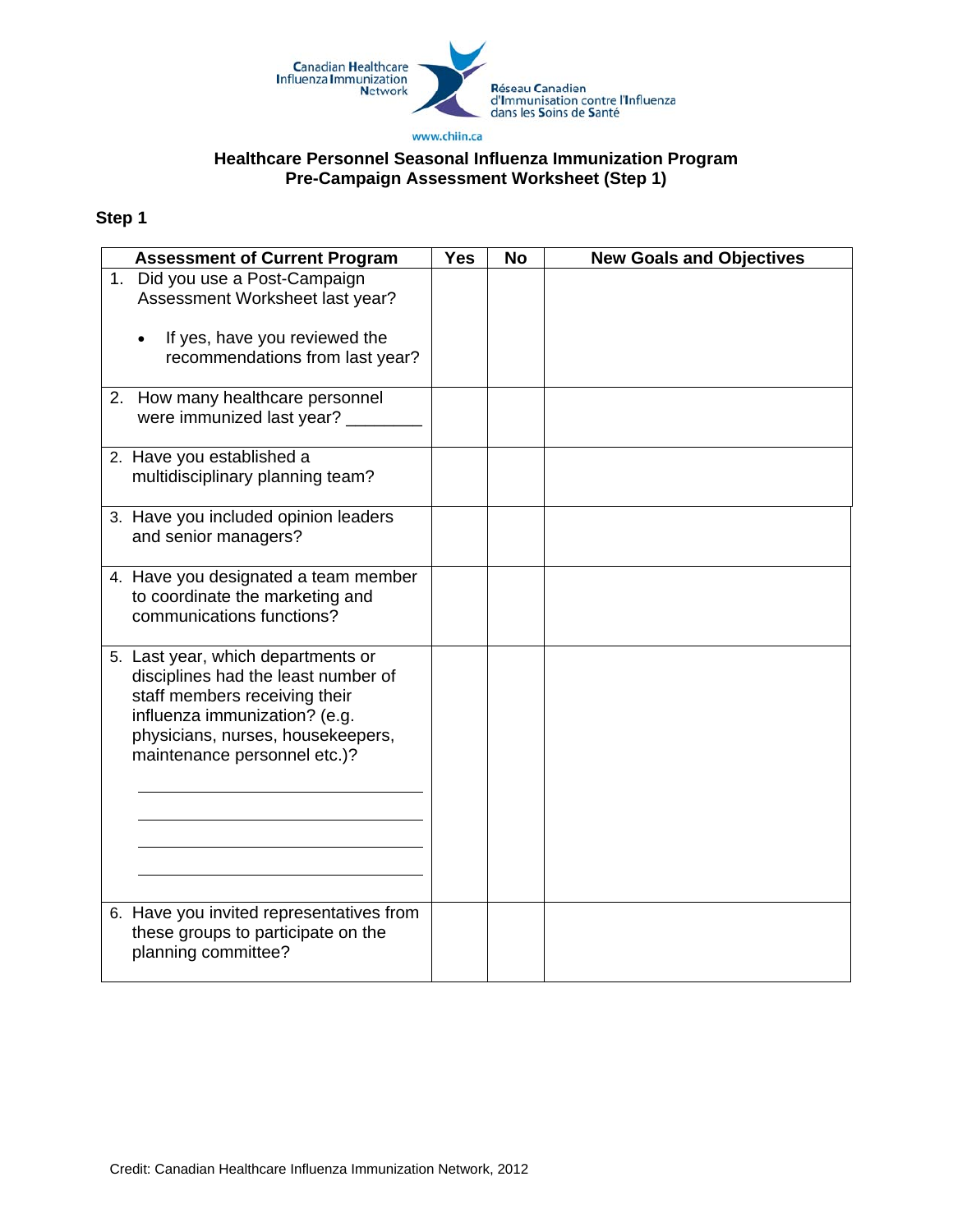| <b>Assessment of Current Program</b>                                                                                     | Yes | <b>No</b> | <b>New Goals and Objectives</b> |
|--------------------------------------------------------------------------------------------------------------------------|-----|-----------|---------------------------------|
| 1. Will you require personnel to report<br>their immunization status?                                                    |     |           |                                 |
| 2. Will you require personnel to sign a<br>form if they choose not to be<br>immunized (decision/consent form)?           |     |           |                                 |
| 3. Will you use immunization champions<br>or role models?<br>At the senior management level?<br>At the management level? |     |           |                                 |
| At the unit / staff level?                                                                                               |     |           |                                 |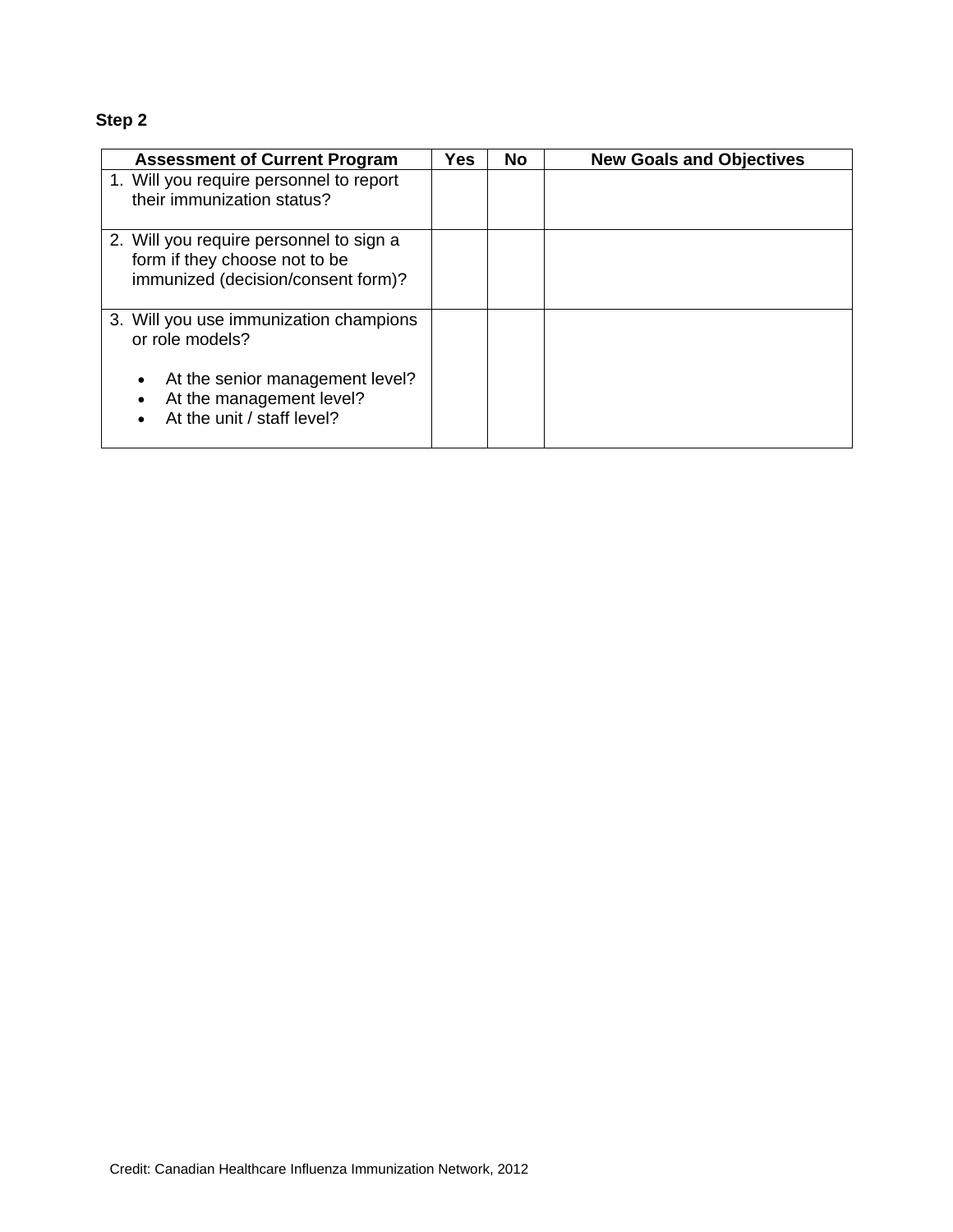| <b>Assessment of Current Program</b>                              | <b>Yes</b> | <b>No</b> | <b>New Goals and Objectives</b> |
|-------------------------------------------------------------------|------------|-----------|---------------------------------|
| 1. What methods will you use to                                   |            |           |                                 |
| improve immunization access?                                      |            |           |                                 |
| Kick-off                                                          |            |           |                                 |
| On-site clinic                                                    |            |           |                                 |
| Rolling cart clinics                                              |            |           |                                 |
|                                                                   |            |           |                                 |
| 2. What tools will you use for campaign                           |            |           |                                 |
| promotion and staff education?                                    |            |           |                                 |
| Flyers/handouts                                                   |            |           |                                 |
| Posters                                                           |            |           |                                 |
| Email                                                             |            |           |                                 |
| Employee newsletters                                              |            |           |                                 |
| Articles from newspapers /                                        |            |           |                                 |
| publications / on-line sites<br>Information attached to pay stubs |            |           |                                 |
| before campaign / during                                          |            |           |                                 |
| campaign / post campaign                                          |            |           |                                 |
| In-service training                                               |            |           |                                 |
|                                                                   |            |           |                                 |
| What incentives or rewards will you<br>3.                         |            |           |                                 |
| use to engage the undecided?                                      |            |           |                                 |
|                                                                   |            |           |                                 |
| Departmental competitions                                         |            |           |                                 |
| Refreshments<br>Raffle                                            |            |           |                                 |
| Games                                                             |            |           |                                 |
| Other: ______________________                                     |            |           |                                 |
|                                                                   |            |           |                                 |
| 4. Have you established an evaluation                             |            |           |                                 |
| framework for your immunization<br>program?                       |            |           |                                 |
|                                                                   |            |           |                                 |
| 5. Have you done a SWOT analysis?                                 |            |           |                                 |
| <b>Strengths</b>                                                  |            |           |                                 |
| Weaknesses                                                        |            |           |                                 |
| Opportunities                                                     |            |           |                                 |
| <b>Threats</b>                                                    |            |           |                                 |
|                                                                   |            |           |                                 |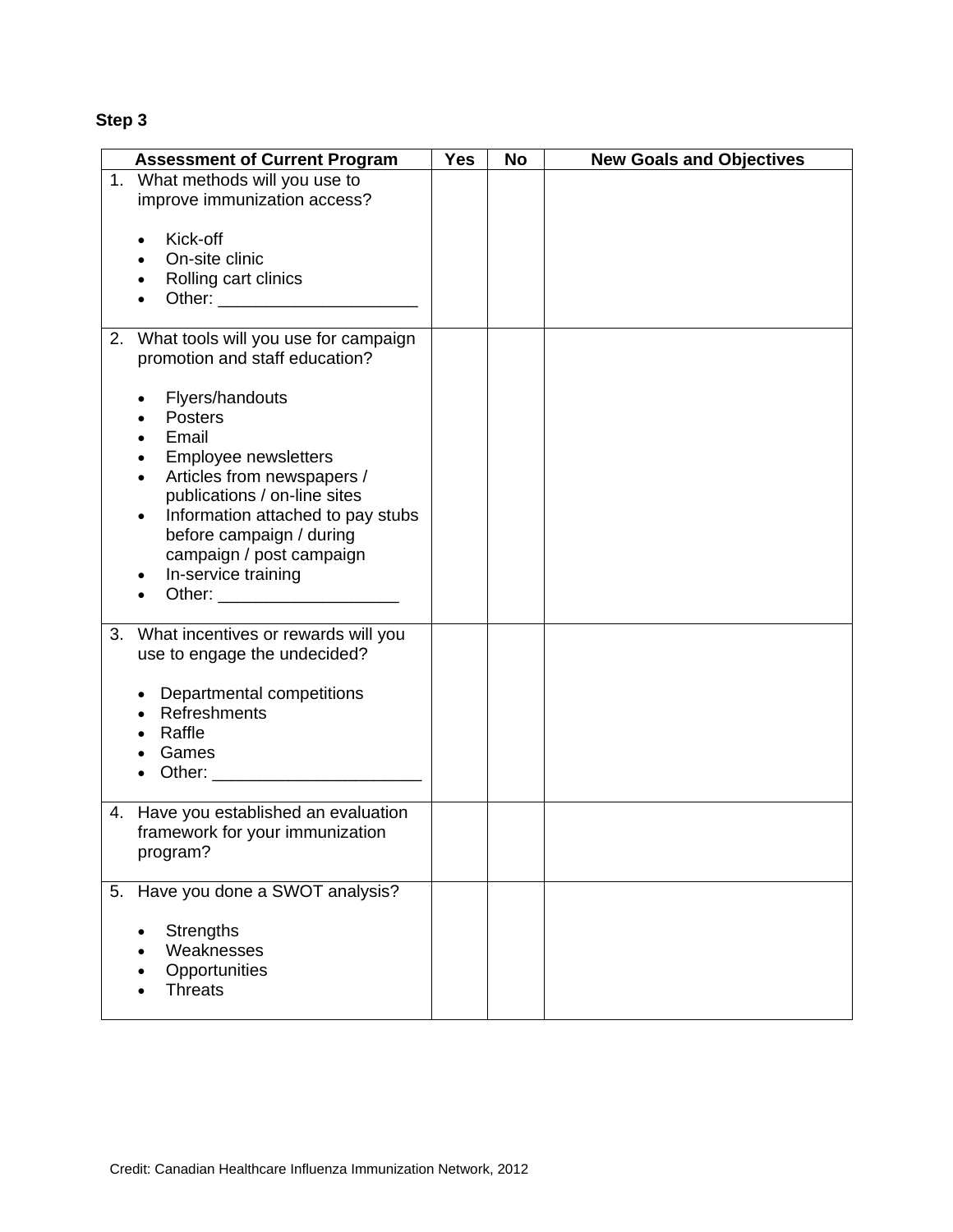| <b>Assessment of Current Program</b>                                                                | Yes | No | <b>New Goals and Objectives</b> |
|-----------------------------------------------------------------------------------------------------|-----|----|---------------------------------|
| 1. Have you established a method to                                                                 |     |    |                                 |
| track your immunization progress?                                                                   |     |    |                                 |
| 2. Will you be able to reflect your                                                                 |     |    |                                 |
| numbers using a rate?                                                                               |     |    |                                 |
| 3. Will you be able to track all staff?                                                             |     |    |                                 |
| 4. Is the tracking system flexible?                                                                 |     |    |                                 |
| 5. Have you considered how to identify<br>and secure the human and financial<br>resources required? |     |    |                                 |

| <b>Assessment of Current Program</b>                                                   | <b>Yes</b> | No | <b>New Goals and Objectives</b> |
|----------------------------------------------------------------------------------------|------------|----|---------------------------------|
| 1. Do you have a plan to share the<br>immunization rates with the following<br>groups? |            |    |                                 |
| Staff<br>Senior leadership team<br><b>Board of directors</b><br>Community              |            |    |                                 |
| 2. Are you planning a post-campaign<br>event to celebrate successes?                   |            |    |                                 |
| 3. How are you planning to thank<br>members of your influenza prevention<br>team?      |            |    |                                 |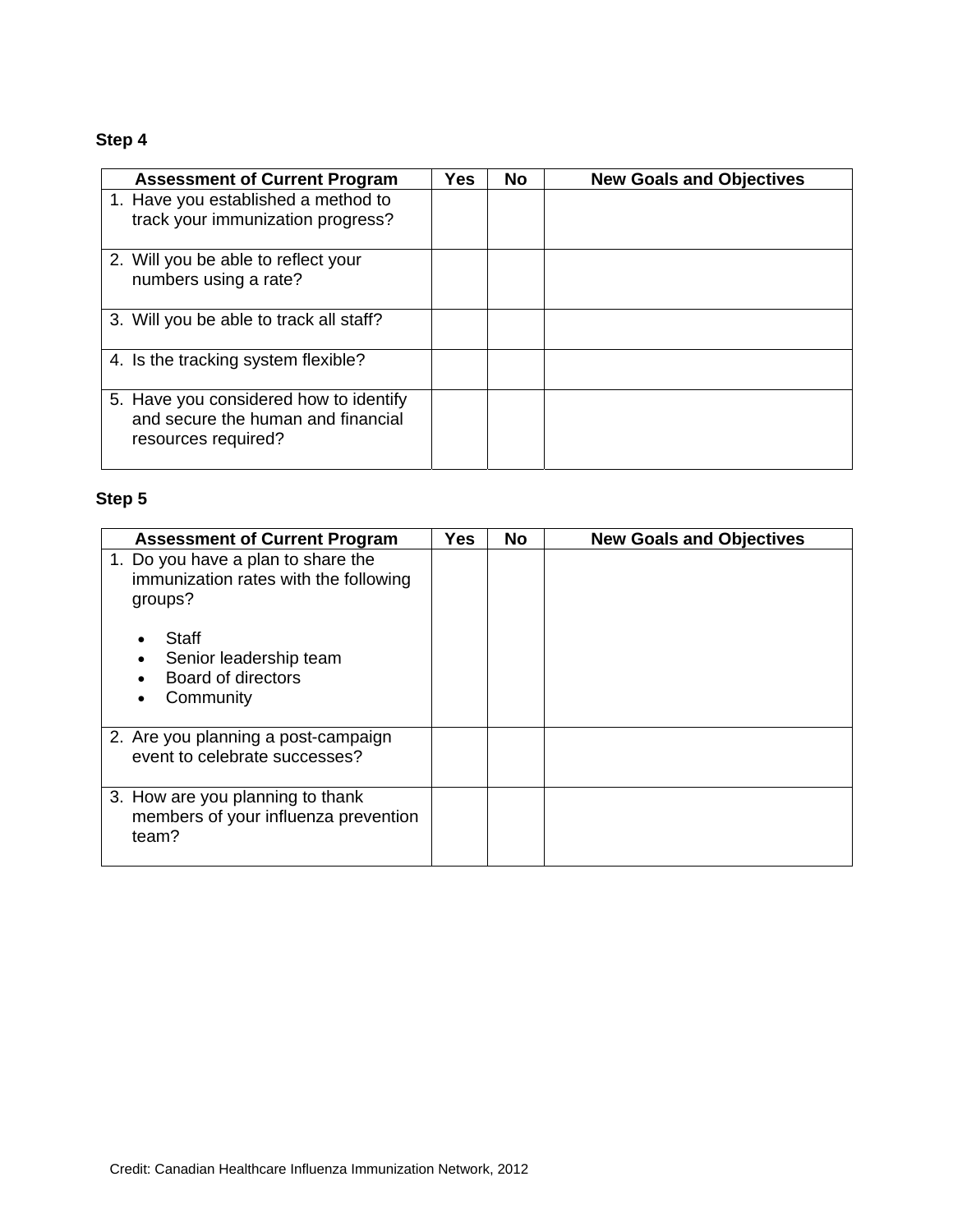

#### **Healthcare Personnel Seasonal Influenza Immunization Program Considerations for Developing a Healthcare Personnel Immunization Policy (Step 2)**

#### **What is a Policy?**

A policy is a set of guiding principles, an acceptable practice, or a rule intended to influence organization decision making. Policies typically support management philosophies and help to communicate regulations that apply to all personnel. Policies are formal in nature, broad in their application, and rarely change unless a regulation, law, or code of practice changes in the industry.[1](#page-16-0)

Policies can differ in their format and design from one organization to another however at minimum a policy should:

- Reflect the organization's mission and goals
- Be expressed as a broad statement
- Include statements of "what" and/or "why"
- Address major operational issues
- Be clear and concise
- Meet current regulations, laws and best practices (may reference specific laws, regulations, or codes of practice in the body of the policy if necessary)

Policies reflect the "rules" governing the implementation of the organization's processes.<sup>[2](#page-16-1)</sup> The overall goal for any policy is for the design to be simple, consistent, and easy to use.

### **Writing Tips**

- Policies should be clear, concise and use simple language.
- Polices should be factual and accurate.
- Policies should avoid the use of acronyms. If you choose to use acronyms, be sure to spell them out the first time you use them in the document.
- Policies must be simple enough to be understood by all employees.

#### **Key Points in Developing a Good Policy**

- Policy statements address what the rule is rather than how to implement the rule.
- Policy statements should be readily available to all healthcare personnel and their authority should be clear.
- Policies represent a consistent, logical framework for action.
- Policies shouldn't include information that may be quickly outdated (e.g., instead of referencing names, reference positions).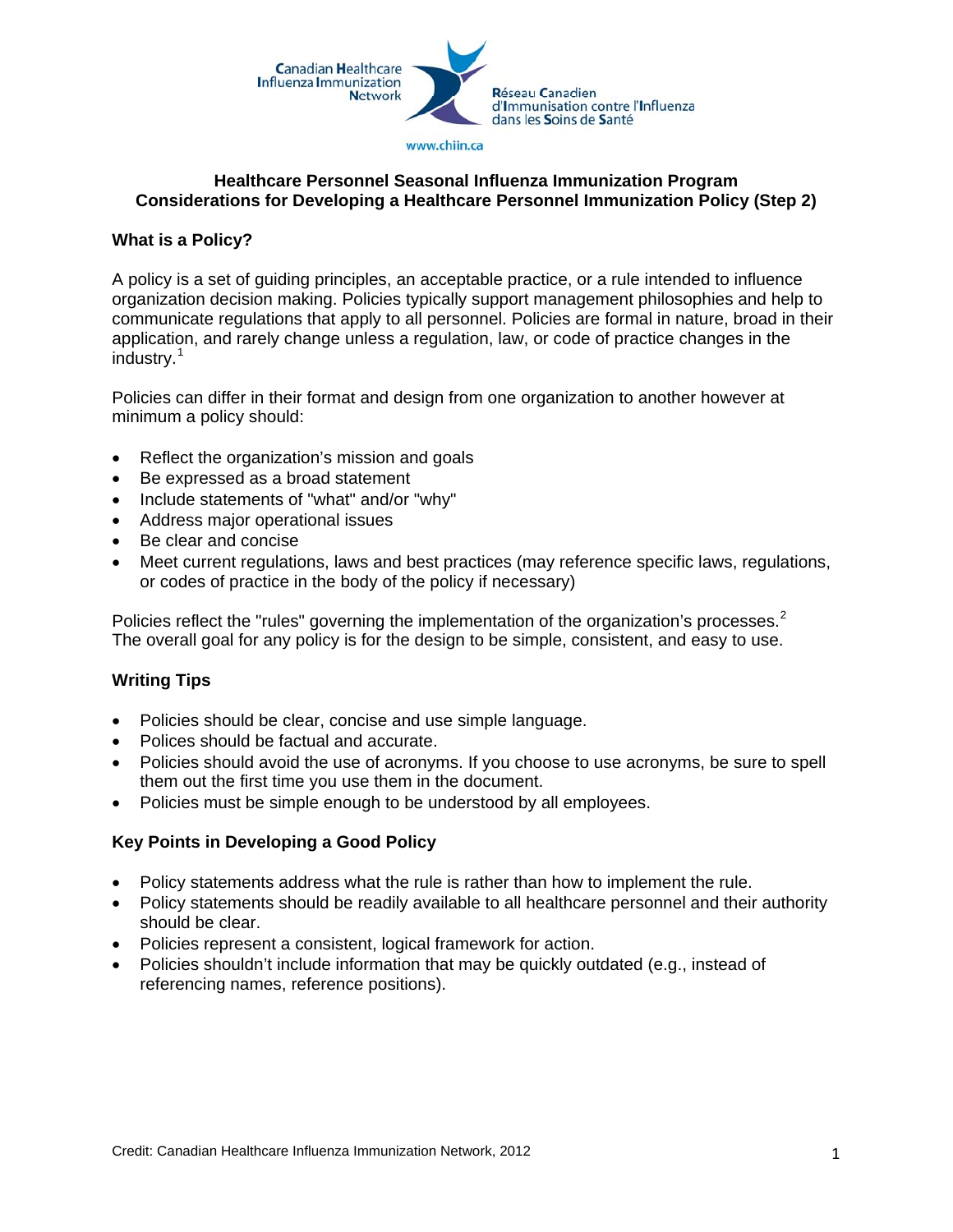#### **Key Points Specific to Influenza Immunization Policies**

- Indicate who should be immunized, why, and when.
- Include a detailed goal, such as attaining a 95% immunization rate.
- Consider your organizational culture. (For example if unions or employees are uncomfortable with provisions in the policies, listen to their concerns and respond appropriately.)
- Determine the most appropriate policy for your type of organization as policies may differ between organizations.
- If feasible, extend the policy to all visitors of the facility.

#### **Implementation and Dissemination Tips**

- <span id="page-16-1"></span>• Use institutional methods for policy approval.
- Make the policy available to all employees and contract workers.
- Designate "policy experts" (identified in each document) to interpret the policy and resolve issues.
- Use your policy dissemination strategy as an opportunity to educate leadership and staff about the importance of getting immunized.

 $\frac{1}{1}$  Council on Accreditation, 8<sup>th</sup> Edition Standards, June 2008

<span id="page-16-0"></span>Policy Coordinating Office, Policy and Procedures Team, Internal Working Draft , Printed 12/2/1994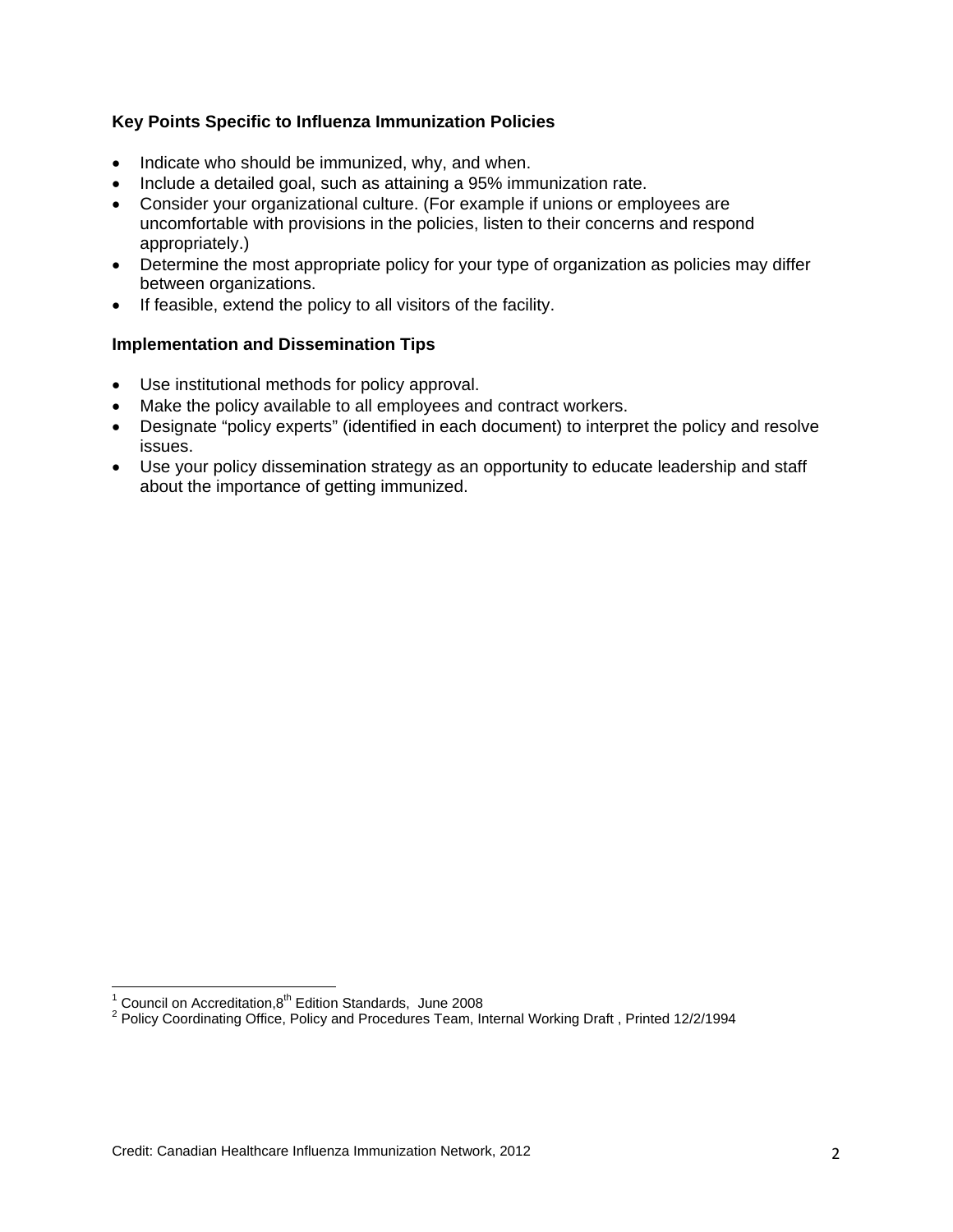

#### **Healthcare Personnel Seasonal Influenza Immunization Campaign Influenza Immunization Policy Sample (Step 2)**

Note: Some phrases will need to be personalized based on terminology of the respective organization.

#### **Preamble**

In the spirit of "doing no harm" and to meet expectations of a patient-safety oriented healthcare system, all healthcare personnel have a responsibility to take all reasonable action to avoid influenza transmission to those in their care. Healthcare personnel are in a unique position to act as carriers for influenza whether or not symptoms are present. Patients / residents are vulnerable and at high risk of developing serious influenza-related complications that can be fatal.

Immunizing healthcare personnel (and patients / residents) is a proven and efficient preventative measure to prevent the spread of influenza, influenza outbreaks and related deaths. The influenza vaccine is recommended for all healthcare personnel, unless medically contraindicated.

#### **Goal**

The goal of this policy is to support the organization to reach and maintain the highest possible healthcare personnel influenza immunization rates, which is often quoted as 95% - 100%.

#### **Policy**

<insert name of organization> is using evidence informed practices related to improving influenza immunization rates of healthcare personnel. This policy applies to all persons who carry on activities in this organization including; employees, students, medical residents, physicians, volunteers, pastoral care and contract workers (or collectively "healthcare personnel", see definition below).

#### **The organization will:**

- offer healthcare personnel a complete and proactive influenza immunization program
- provide annual education on influenza and the vaccine
- provide free influenza immunization to all healthcare personnel through a series of published on-site clinics, to prevent the occurrence and spread of influenza
- provide information to all new hires regarding the need for annual influenza immunization
- outline the organizations' expectation that all will adhere to the influenza immunization policy at the time of hiring
- provide all new hires a copy of both the Influenza Immunization Policy and the Seasonal Influenza Immunization Decision Form
- ensure that all healthcare personnel adhere to the organization's influenza immunization policy
- will ask for proof of influenza immunization if the hiring falls during influenza season (November to April)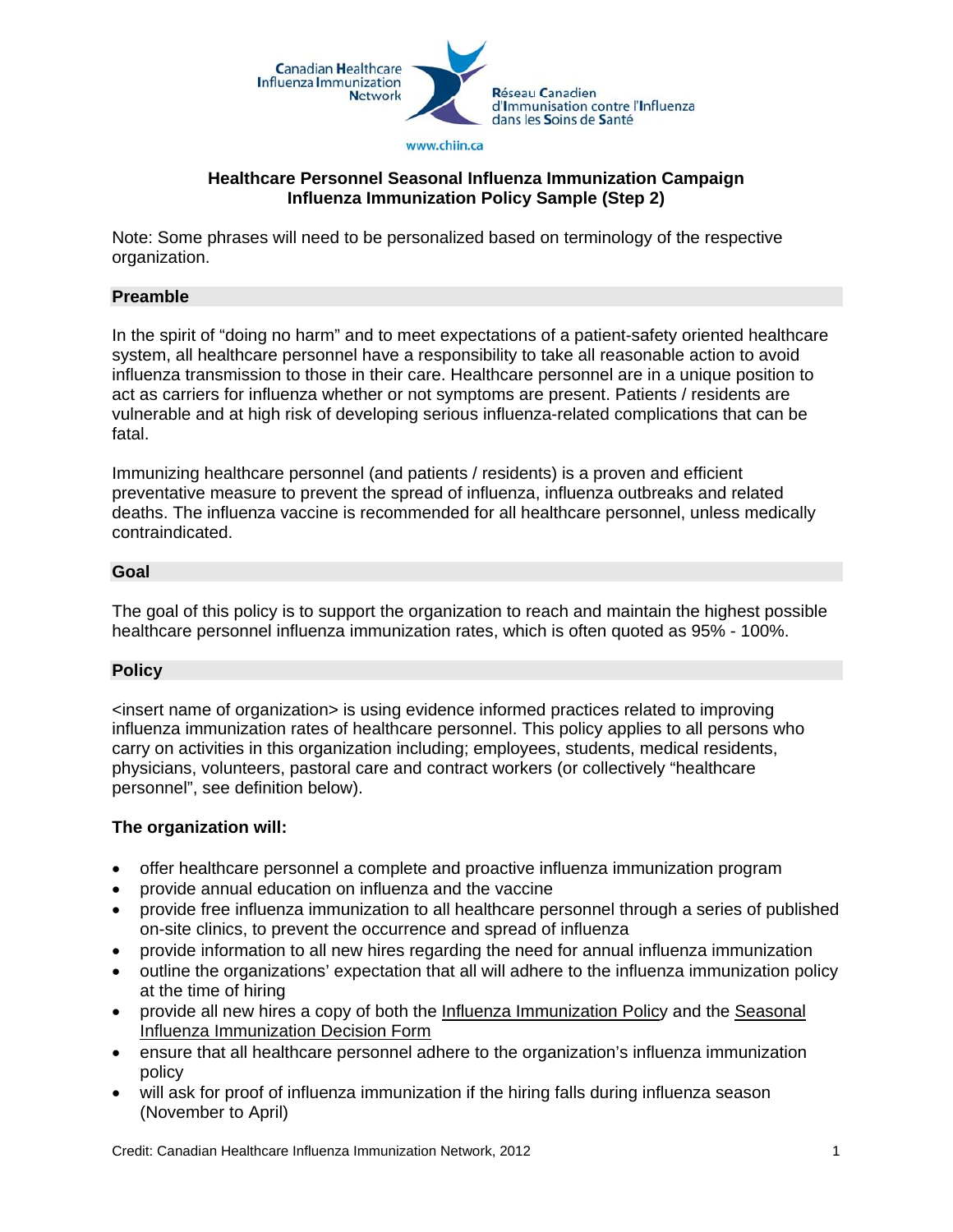- offer influenza immunization to healthcare personnel not yet immunized
- inform outside staffing agencies and schools that they are responsible for adherence to the influenza immunization policy (appropriate education, immunization and maintenance of immunization records for their healthcare personnel)
- ask healthcare personnel who have been immunized elsewhere to provide written proof of immunization
- ask healthcare personnel who claim to have a medical contraindication to provide physician documentation (see valid medical exemption in definitions below)
- will provide managers with a list of the immunization status of their direct reports

#### **Healthcare personnel are responsible for:**

- making an informed decision by reviewing the educational materials
- completing the Seasonal Influenza Immunization Decision Form annually and submitting it to their manager/supervisor/program lead by the designated date identified by the organization
- keeping an updated record of immunization and providing a copy of their proof of immunization when requested by the organization
- knowing that if they choose not to be immunized, there may be repercussions (such as work reassignment, wearing personal protective equipment) in the event of an influenza outbreak, as outlined in the organization's influenza outbreak policy

#### **Department / division heads are responsible for**:

• ensuring that all medical staff and residents adhere to the organization's influenza immunization policy

#### **Definitions**

#### **Healthcare personnel**

The term healthcare personnel (HCP) is defined broadly as all paid and unpaid persons working in healthcare settings.

#### **Healthcare organization (or setting)**

Healthcare personnel work in a variety of settings, including (but not limited to) acute care hospitals, long-term care facilities, skilled nursing facilities, rehabilitation centres, urgent care centres, outpatient clinics, home and community healthcare agencies, and emergency medical services.

#### **Valid medical exemptions to influenza immunization**

- persons with a history of an anaphylactic reaction to a previous dose of the vaccine or to any component of the vaccine
- persons with a history of Guillain-Barré Syndrome

For more information about this policy, please contact <name and contact information>.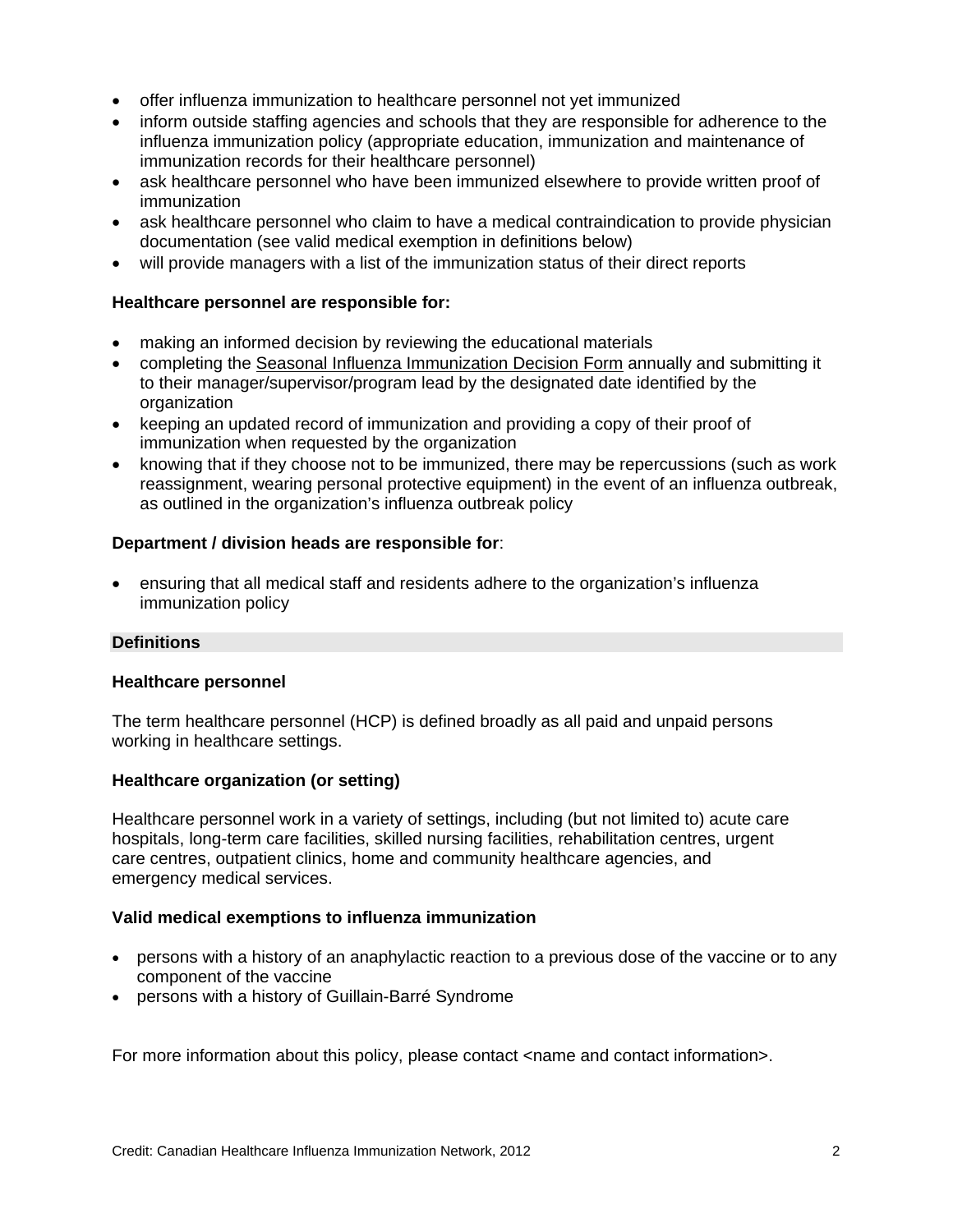

#### **Healthcare Personnel Seasonal Influenza Immunization Program Letter to Elicit Support from Managers (Step 2)**

**Date** 

Name Address

Dear:

#### **Re: Support and Involvement of Managers in the Annual Healthcare Personnel Influenza Immunization Campaign**

Experience and research has shown that successful immunization programs engage champions at all levels. Support from managers has demonstrated positive outcomes and increased rates.

The best evidence points to the advantages of obtaining the highest possible healthcare personal influenza immunization rate, which is often quoted as 95% to 100%.

Despite abundant evidence about the safety and effectiveness of the influenza vaccine, last year our organization achieved an immunization rate of %.



#### **We need your support to assist with the promotion of our annual influenza immunization campaign.**

We are requesting your support to assist with the promotion of our annual influenza immunization campaign. Your support is needed to make sure the staff immunization policy is followed; to attend the campaign launch; to lead by example by getting immunized and to encourage healthcare personnel immunization by highlighting the importance of influenza immunization at meetings.

Together we can reach our target and protect our patients/residents.

Respectfully,

Influenza Immunization Program Planning Committee Chair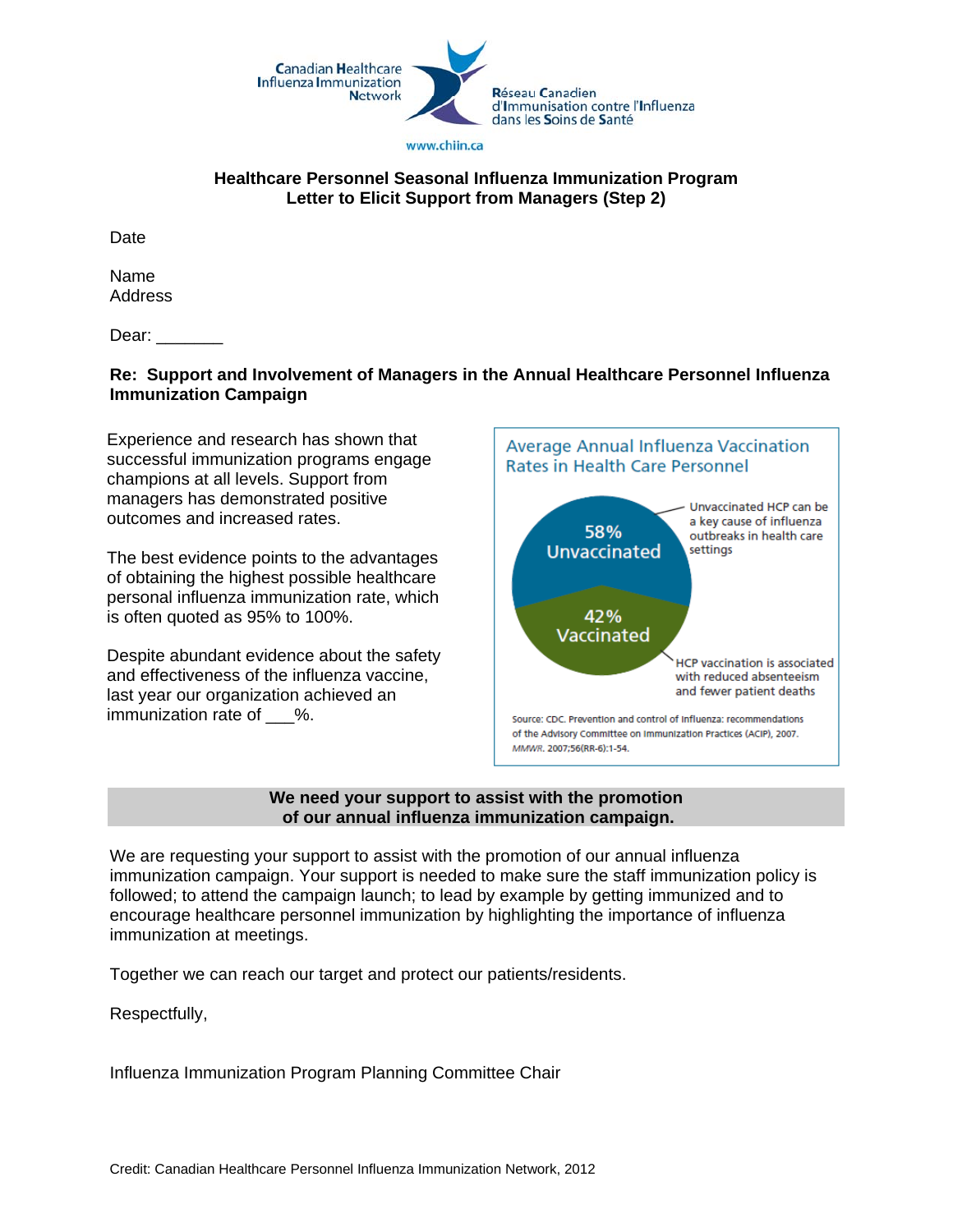

#### **Healthcare Personnel Seasonal Influenza Immunization Program Policy for Human Resource Management in a Confirmed Influenza Outbreak (Step 2)**

#### **Preamble**

In the spirit of "doing no harm" and to meet expectations of a patient-safety oriented healthcare system, all healthcare personnel have a responsibility to take all reasonable action to avoid influenza transmission to those in their care. Healthcare personnel are in a unique position to act as carriers for influenza whether or not symptoms are present. Patients / Residents are vulnerable and at high risk of developing serious influenza-related complications that can be fatal.

#### **Goal**

The goal of this policy is to support the organization to reduce influenza transmission to persons at high risk of developing serious and possibly fatal complications related to influenza.

#### **Policy**

This policy applies to all persons who carry on activities in this organization including; employees, students, medical residents, physicians, volunteers, pastoral care and contract workers (or collectively "healthcare personnel". See definition below).

#### **In the event of an influenza outbreak:**

In the event of a confirmed outbreak of influenza in the facility, as confirmed by  $\leq$  insert name public health department or **\_\_\_\_\_\_**Infection Control Program, every effort will be made to ensure the health of all in the facility.

#### **When an outbreak has been confirmed:**

- 1. Healthcare personnel must provide proof of immunization on request
- 2. Unit/ward managers and occupational health are responsible for identifying immunization status of all healthcare personnel
- 3. Occupational Health / Infection Control will provide advice regarding immunization/antiviral management of unimmunized staff
- 4. Unimmunized staff must be offered immunization and antivirals

Healthcare personnel (HCP) will be allowed to continue to work in the affected area; subject to the following:

5. If HCP has received a flu shot 2 (two) or more weeks before the outbreak began, and may continue to work as long as he/she remains symptom free.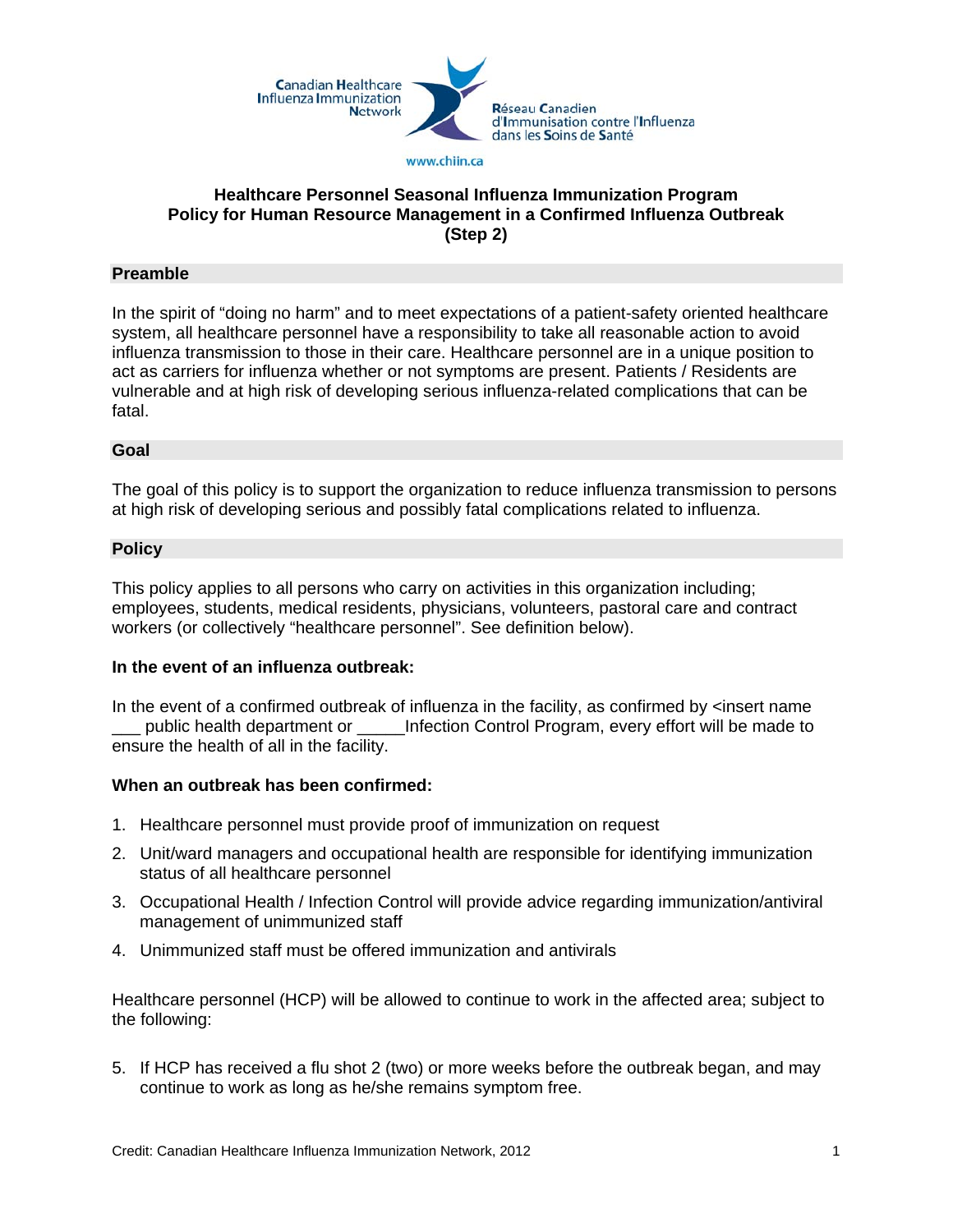- 6. If the HCP received the flu shot less than 2 weeks prior to the outbreak, he/she may take an antiviral medication until the vaccine takes effect 2 weeks after the shot.
- 7. If the HCP has not had the flu shot, he/she may get one and take antiviral medication for 2 weeks until the vaccine has taken effect.
- 8. In the rare event that a HCP has an unmanageable medical contraindication to the vaccine (and only in this instance), antiviral prophylaxis as an alternate to immunization may be considered for the duration of the outbreak period, but must be taken every day for the duration of the outbreak.
- 9. Individuals who choose to take the antiviral medication may return to work 4 hours after the first dose and may continue to work as long as he/she is symptom-free.
- 10. Healthcare personnel who take the antiviral medication in conjunction with the influenza vaccine during an outbreak will either have their prescription paid for <insert your organization's method for providing antivirals>.

See Appendix B for a sample decision making flow chart.

During an outbreak it would be ideal for non-immunized HCPs not taking antivirals to be reassigned to patient care wards/units without an influenza outbreak. Due to varying human resource structures and staff availability this may not be a workable solution.

- 11. A non-immunized HCP not taking antiviral prophylaxis must recognize that their inability to work on a ward/unit in an outbreak situation places and unexpected burden on their coworkers as immunized healthcare personnel would be required to cover shifts. In a sense co-workers will be penalized for following the HCP Influenza Immunization Policy.
- 12. An asymptomatic, non-immunized HCP not taking antiviral prophylaxis may:
	- a. Be re-assigned to another work area if this is possible
	- b. Chose to go on unpaid leave of absence until 14 days after receiving the vaccine
	- c. Decline immunization and go on unpaid leave until the outbreak is declared over
	- d. Continue to work on the outbreak unit only and must strictly adhere to the Use of Personal Protective Equipment During and Influenza Outbreak Guideline (See Appendix A)
- 13. Monitoring healthcare personal adherence to PPE is the responsibility of the unit manager or delegate.
- 14. Healthcare personnel who are governed by a collective agreement, the terms of that agreement will be honoured.
- 15. Healthcare personnel who provide the required documentation of a medical contraindication for the vaccine or antiviral will receive priority re-assignment to other work units if work is available. If work is not available, they will be on paid leave until work is available on another ward/unit or until the outbreak is over.
- 16. Once an outbreak is declared over, HCP taking antivirals will be advised by their manager/designate that they are to stop taking the antiviral.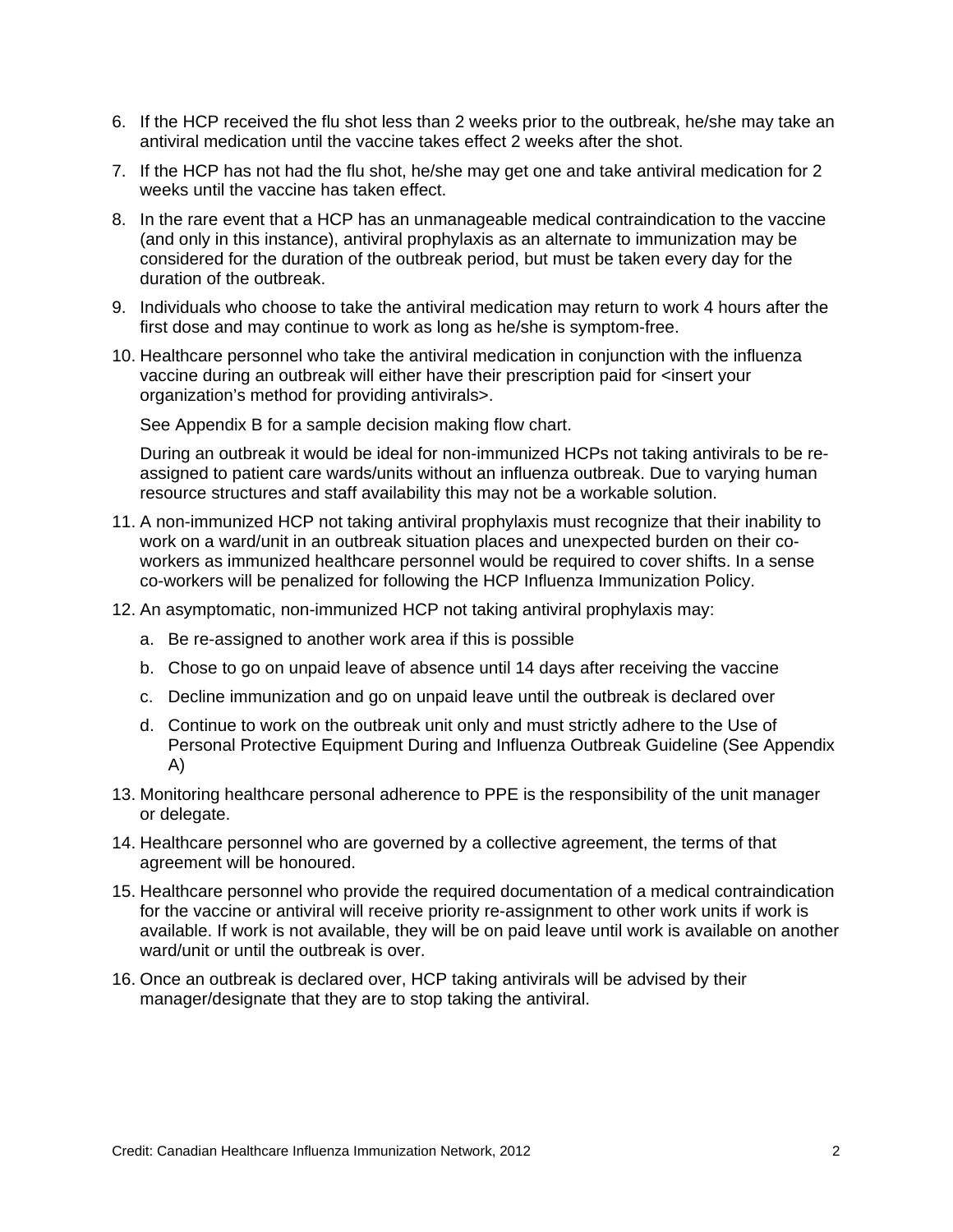#### **Definitions**

#### **Healthcare personnel**

The term healthcare personnel (HCP) is defined broadly as all paid and unpaid persons working in healthcare settings.

#### **Healthcare organization (or setting)**

Healthcare personnel work in a variety of settings, including (but not limited to) acute care hospitals, long-term care facilities, skilled nursing facilities, rehabilitation centres, urgent care centres, outpatient clinics, home and community healthcare agencies, and emergency medical services.

#### **Valid medical exemptions to influenza immunization**

- Persons with a history of an anaphylactic reaction to a previous dose of the vaccine or to any component of the vaccine
- Persons with a history of Guillain-Barré Syndrome

For more information about this policy please contact <name and contact information>.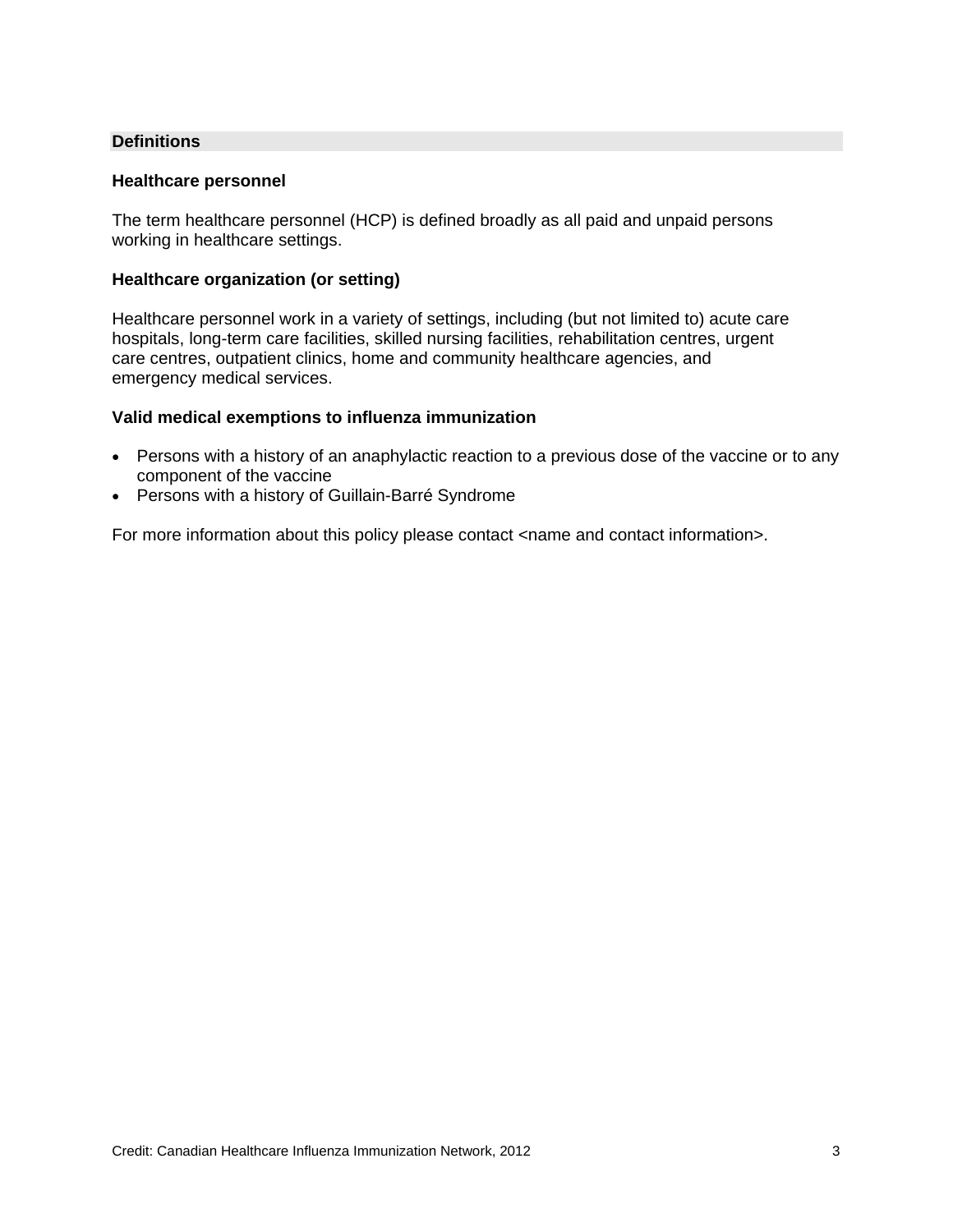#### **Appendix A: Use of Personal Protective Equipment During an Influenza Outbreak**

High influenza immunization rates are a cornerstone for the prevention of transmission of influenza in healthcare settings.

The use of personal protective equipment (PPE) is a less than optimal alternative to immunization in conjunction with antivirals during an influenza outbreak.

However, the following guidelines are provided for employees who must work during an influenza outbreak without the protection of influenza immunization and antivirals.

- 1. Gloves
- 2. Masks fluid resistant surgical or procedure masks must be worn at all times during activities related to care of patients.
	- a. Fit testing may be required
	- b. A mask must be removed when:
		- i. it becomes moist
		- ii. it is hard to breath in
		- iii. it is physically damaged (i.e. the strap is broken)
		- iv. it is visibly soiled
	- c. Masks, once removed, must not be worn again
- 3. Eye protection must be worn at all times during activities related to care of patients.
- 4. All PPE must be removed and discarded or sent to processing, following hand washing guidelines for this activity.
- 5. When not providing care, and not in patient room, the unprotected employee must continue to wear the mask, and practice accepted hand hygiene practices.
- 6. When leaving the patient area, the unimmunized employee must remove PPE, as discussed above, wash hands and put on a new mask.

These interventions are not necessary if an individual has been immunized and is presently on an antiviral during the period in which the vaccine is not yet protective.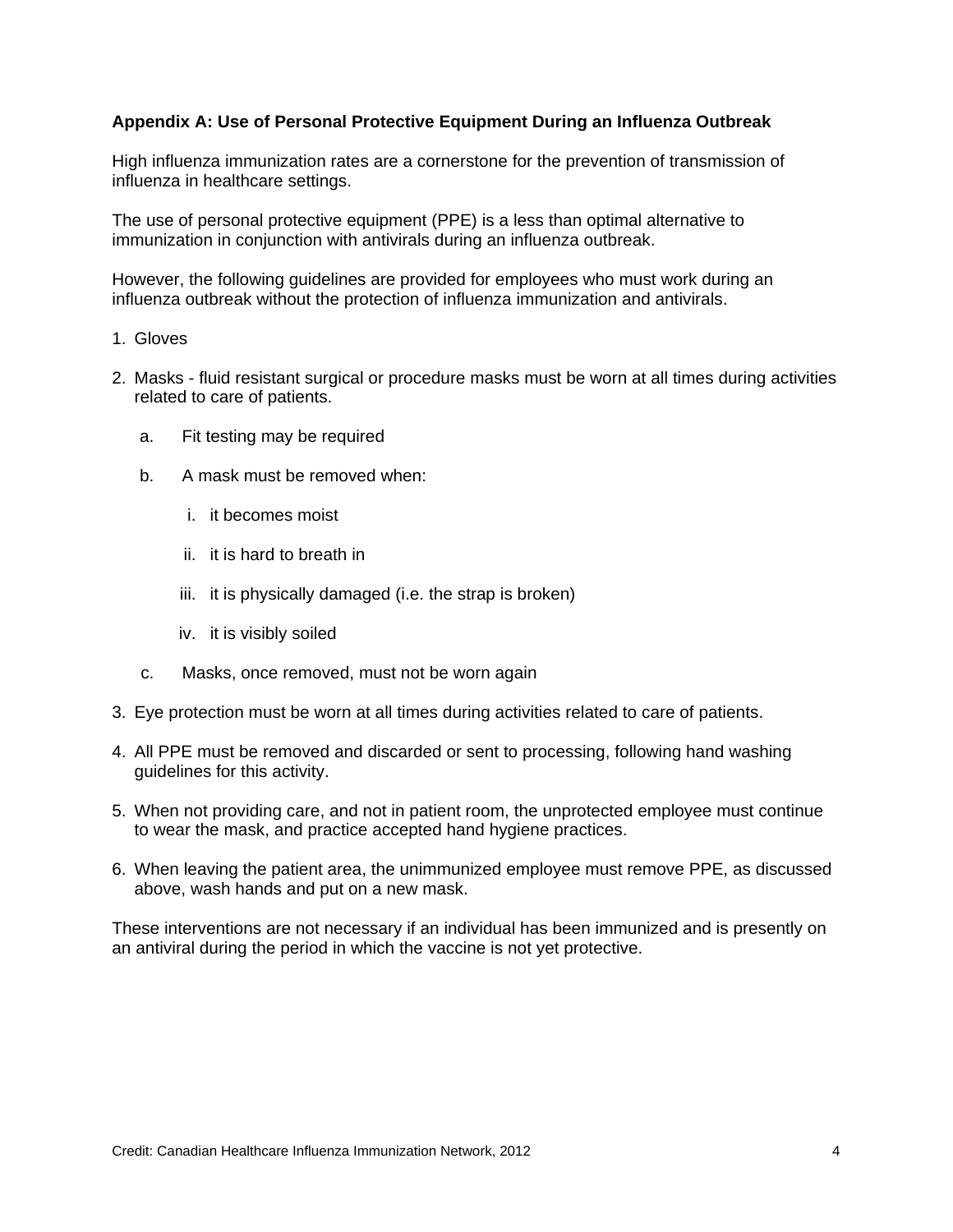

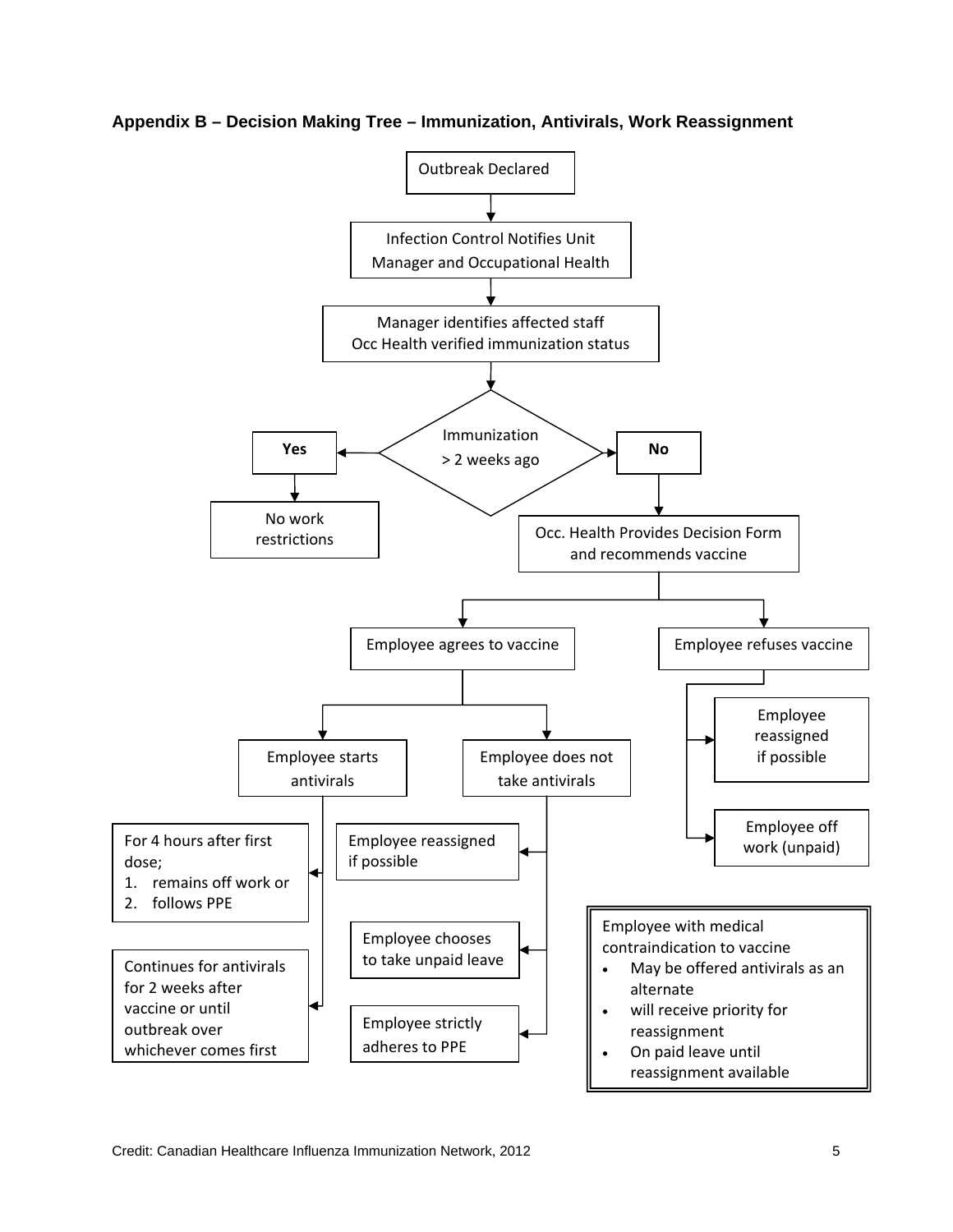**Canadian Healthcare** Influenza Immunization<br>Network

Réseau Canadien d'Immunisation contre l'Influenza dans les Soins de Santé

**Employee Name Constraining Constraining Constraining Department/Program /Unit** 

**Classification** (choose one)

- □ Paid Staff (on payroll)
- $\Box$  Physician not on payroll
- $\Box$  Indirectly paid staff (paid by outside employer)

www.chiin.ca

- $\Box$  Medical resident, fellow or student
- □ Volunteer
- $\square$  Other

#### **Patient Contact Category** (choose one)

- Category I regular, close, face-to-face, hands on contact
- □ Category II regular, day-to-day, face-to-face (but not hands-on)
- $\Box$  Category III regularly provide services in patient care areas
- $\Box$  Category IV no patient contact, but performs vital to patient service functions  $\Box$  Category V no patient contact
- no patient contact

Influenza or "flu" is a serious infection of the respiratory tract that causes sickness in millions of people every year. Influenza is spread from person-to-person by coughing and sneezing. Influenza affects all age groups and can lead to severe illness, increased absenteeism from school and work. If you do get influenza, you can be ill and off work for seven days or more. It can also result in other diseases such as pneumonia, hospitalization, and death.

*Insert your Organization's name* is committed to providing the best care for our patients and our personnel, which is why we are offering the "flu shot" to all personnel.

Here are some things to keep in mind:

- You cannot get influenza from the vaccine.
- You can be a carrier and spread severe illness to others including your family, the people you work with and our patients, even if you never get sick.
- Immunization provides protection for the whole season against most influenza viruses.
- Side effects to the vaccine are generally mild, and may include a sore arm, mild fever and muscle aches and feeling tired for a day or two.
- Severe allergic reaction is extremely rare.
- The influenza virus usually changes each year which is why there is a different vaccine each year.

……………………………………………………………………………………………………………………………………… Please choose one of the following options, sign and return this form to your manager before *insert date* 

**I have read and understand the information provided to me about influenza and know I can refer to the Employee Influenza Immunization Policy by** *insert the method where employees can find your policy***. I have made the following decision:** 

#### **YES - I choose to be immunized.**

- I consent to being immunized by Occupational Health and Safety (OHS) officials in my organization during the seasonal
- influenza campaign and agree to report any unexpected adverse event following immunization to OHS.
- $\Box$  I plan to be immunized elsewhere and will bring in or fax to XXX-555-6666, proof of my immunization as soon as I have received the influenza vaccine.

#### **NO – I choose not to be immunized for personal reasons.**

 $\Box$  I am choosing not to be immunized against influenza at this time. I am aware of the facts detailed above, and understand my organization is committed to immunizing all personnel as part of its commitment to infection prevention and workplace health. I understand that in the event of an influenza outbreak, there may be repercussions (such as work reassignment, wearing personal protective equipment) as outlined in my organization's influenza immunization policy.

**NO – I choose not to be immunized because a physician has confirmed that** (please check all that apply):

| I□Yes □ No | I am severely allergic to eggs or egg products                                      |
|------------|-------------------------------------------------------------------------------------|
| I□Yes □ No | I am allergic to neomycin or Thimerosal (preservative)                              |
| ∣□Yes □ No | I have had a previous, confirmed, serious allergic reaction to an influenza vaccine |

#### **Signature** Date **Date**

**Reminder:** In the event of an influenza outbreak, you may be required to show proof of immunization to management by presenting your "proof of immunization" card or other documentation identifying date of immunization. Your immunization status will be released by Occupational Health and Safety Services to *insert the correct information for your organi* 

| <b>For Occupational Health Services Use</b> |         |      |              |      |       |                |                                       |
|---------------------------------------------|---------|------|--------------|------|-------|----------------|---------------------------------------|
| Date                                        | Vaccine | _ot# | Manufacturer | Dose | Route | <b>Deltoid</b> | Administered by (nurses<br>signature) |
|                                             |         |      |              |      |       | _eft_<br>Right |                                       |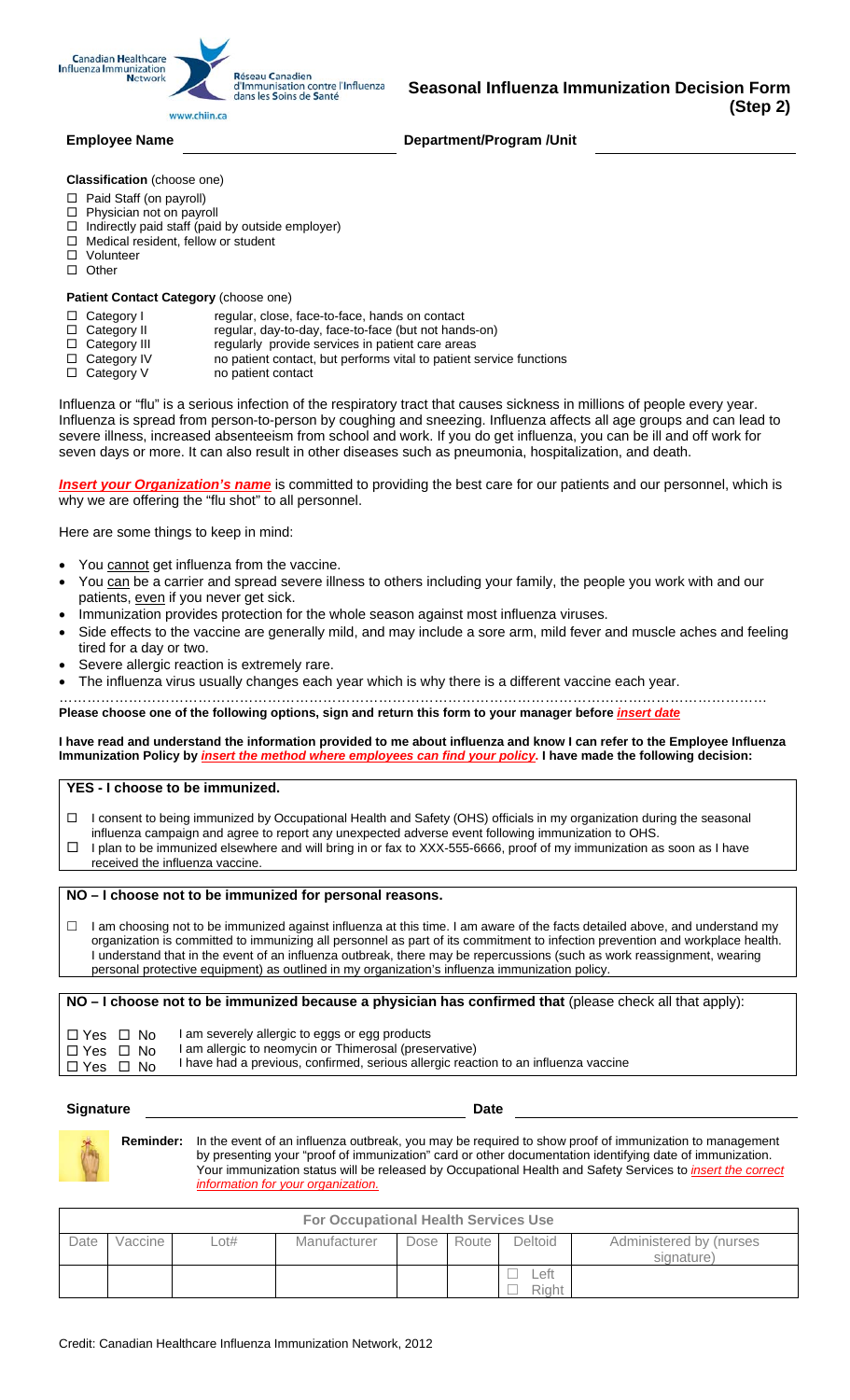

#### **Healthcare Personnel Seasonal Influenza Immunization Program Letter to Elicit Support from Physicians (Step 3)**

Date

Name Address

Dear:  $\qquad \qquad$ 

#### **Re: Support and Involvement of Medical Directors and Physicians in the Annual Healthcare Personnel Influenza Immunization Campaign**

Experience and research has shown that successful immunization programs engage champions at all levels. **There is strong evidence that physician support leads to positive outcomes and increased immunization rates among healthcare personnel.** 

The best evidence points to the advantages of obtaining the highest possible healthcare personal influenza immunization rate, which is often quoted as 95% to 100%. Despite abundant evidence about the safety and effectiveness of the influenza vaccine, last year our organization achieved an immunization rate of \_\_\_%.



#### **We need your support to assist with the promotion of our annual influenza immunization campaign.**

We are requesting your support to assist with the promotion of our annual influenza immunization campaign. You can provide support in a number of ways. Lead by example; attend the campaign launch; get immunized. Encourage peers and colleagues to support the influenza campaign.

Together we can reach our target and protect our patients/residents.

Respectfully,

Influenza Immunization Campaign Planning Committee Chair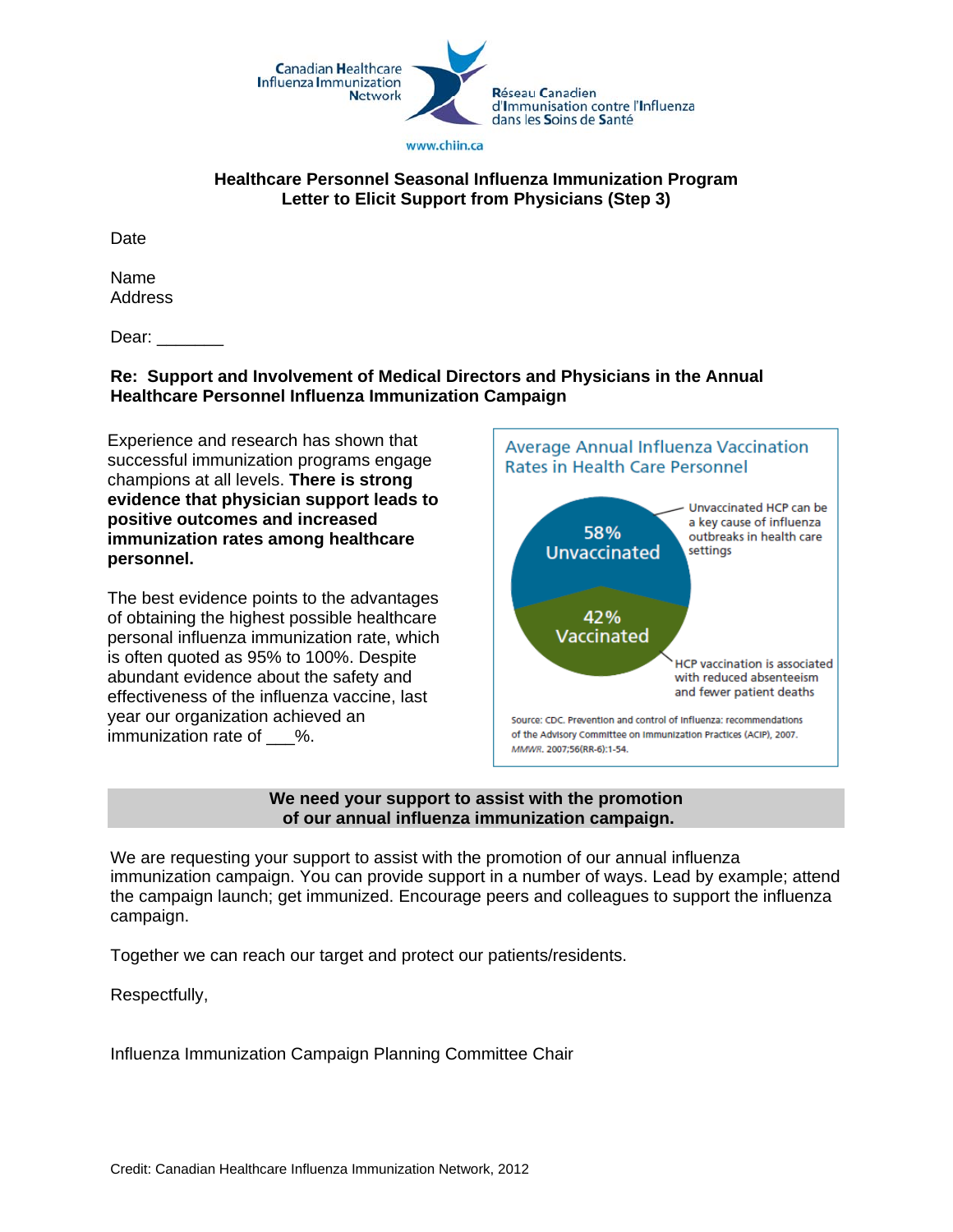

#### **Healthcare Personnel Seasonal Influenza Immunization Program Letter to Elicit Support from Managers (Step 3)**

Date

Name Address

Dear:  $\qquad \qquad$ 

#### **Re: Support and Involvement of Managers in the Annual Healthcare Personnel Influenza Immunization Campaign**

Experience and research has shown that successful immunization programs engage champions at all levels. Support from managers has demonstrated positive outcomes and increased rates.

The best evidence points to the advantages of obtaining the highest possible healthcare personal influenza immunization rate, which is often quoted as 95% to 100%.

Despite abundant evidence about the safety and effectiveness of the influenza vaccine, last year our organization achieved an immunization rate of \_\_\_%.



#### **We need your support to assist with the promotion of our annual influenza immunization campaign.**

We are requesting your support to assist with the promotion of our annual influenza immunization campaign. Your support is needed to make sure the staff immunization policy is followed; to attend the campaign launch; to lead by example by getting immunized and to encourage healthcare personnel immunization by highlighting the importance of influenza immunization at meetings.

Together we can reach our target and protect our patients/residents.

Respectfully,

Influenza Immunization Campaign Planning Committee Chair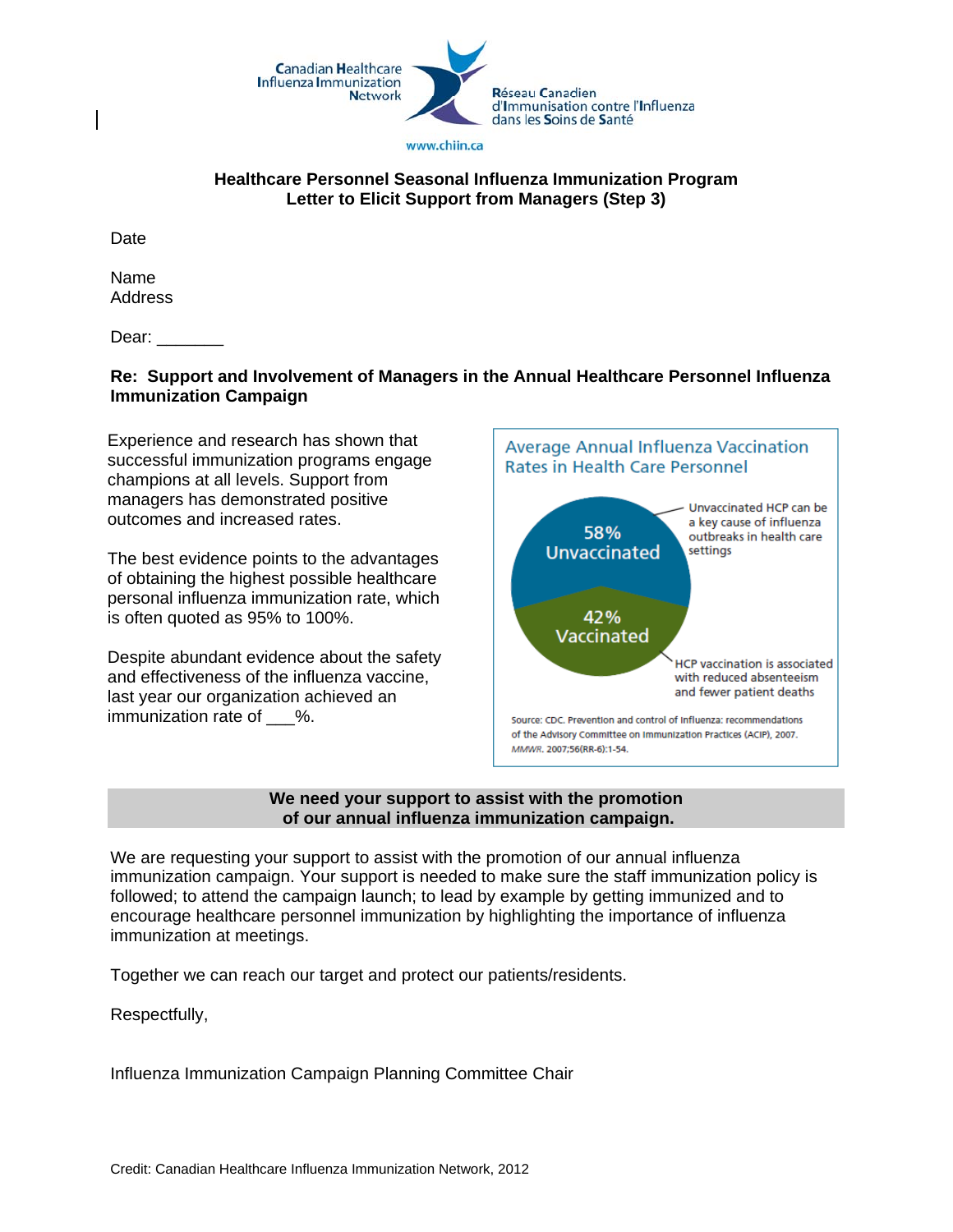# **Healthcare Personnel Seasonal Influenza Immunization Program**

**Resource Calculation Form (Step 4)** 

| <b>In-Kind Support</b>                                            |                                    |                                     |                                                                                              |                                                                                                                                                                                 |                                                                     |                        |                                                       |
|-------------------------------------------------------------------|------------------------------------|-------------------------------------|----------------------------------------------------------------------------------------------|---------------------------------------------------------------------------------------------------------------------------------------------------------------------------------|---------------------------------------------------------------------|------------------------|-------------------------------------------------------|
| <b>Position/Name</b>                                              | Goal                               | <b>Tasks</b>                        | <b>Time commitment</b>                                                                       | What background info<br>do you need first?                                                                                                                                      | Who will make the request and how<br>will they do it                | Follow-up<br>needed by | <b>Activity</b><br>assigned to                        |
|                                                                   | (be specific)                      | (itemize each<br>specific task)     | (be clear how much time<br>you need and when)                                                |                                                                                                                                                                                 | (in person, via email, using another<br>person to make the request) | (insert date)          | (make sure<br>someone is<br>assigned to<br>follow up) |
| CEO/senior VP support                                             | Increase visibility of<br>campaign | Speak to senior<br>managers and VPs | 15 minute meeting to<br>persuade / 10 minutes at<br>senior management<br>meeting on 3 Feb 11 | Need to speak with<br>infection control manager<br>and make joint<br>presentation / need to<br>research importance of<br>senior management<br>support and impact on<br>campaign | Jean will book a meeting with CEO and<br>IPC manager                | January-25-<br>11      | Jean will<br>report back<br>to committee              |
| Data analysis support<br>(epidemiology and data<br>support staff) |                                    |                                     |                                                                                              |                                                                                                                                                                                 |                                                                     |                        |                                                       |
| Administrative support                                            |                                    |                                     |                                                                                              |                                                                                                                                                                                 |                                                                     |                        |                                                       |
| Communications                                                    |                                    |                                     |                                                                                              |                                                                                                                                                                                 |                                                                     |                        |                                                       |
| Immunizers                                                        |                                    |                                     |                                                                                              |                                                                                                                                                                                 |                                                                     |                        |                                                       |
| Free promotional items from<br>Public Health / other sponsors     |                                    |                                     |                                                                                              |                                                                                                                                                                                 |                                                                     |                        |                                                       |
| Budget preparation (i.e.<br>support to track costs)               |                                    |                                     |                                                                                              |                                                                                                                                                                                 |                                                                     |                        |                                                       |
| Other                                                             |                                    |                                     |                                                                                              |                                                                                                                                                                                 |                                                                     |                        |                                                       |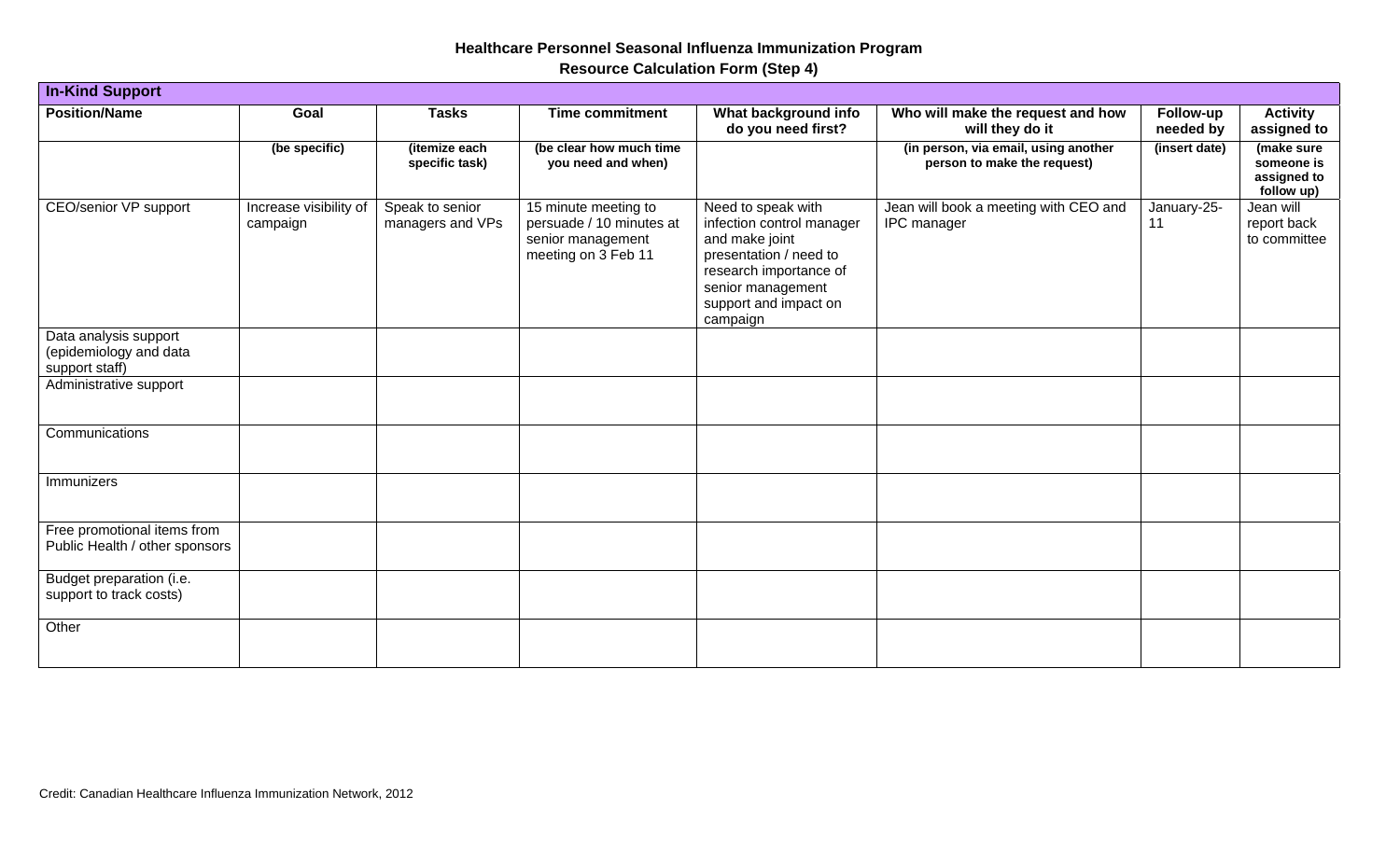| Healthcare Personnel Seasonal Influenza Immunization Program |                                                            |                                 |                                                                  |                                                                       |                                                                  |                                                               |                                                       |  |
|--------------------------------------------------------------|------------------------------------------------------------|---------------------------------|------------------------------------------------------------------|-----------------------------------------------------------------------|------------------------------------------------------------------|---------------------------------------------------------------|-------------------------------------------------------|--|
|                                                              |                                                            |                                 | <b>Resource Calculation Form</b>                                 |                                                                       |                                                                  |                                                               |                                                       |  |
| <b>Financial Support</b>                                     |                                                            |                                 |                                                                  |                                                                       |                                                                  |                                                               |                                                       |  |
| <b>Itemized Expenses</b>                                     | Goal                                                       | <b>Amount needed</b>            | <b>Justify</b>                                                   | <b>Source</b>                                                         | Who will present the request, to<br>whom and when?               | Follow-up<br>needed by                                        | <b>Activity</b><br>assigned to                        |  |
|                                                              | (be specific)                                              | (itemize the specific<br>costs) | (clearly outline why you<br>are making a financial<br>request)   | (who will fund the request,<br>which departments,<br>outside sponsor) |                                                                  | (insert date)                                                 | (make sure<br>someone is<br>assigned to follow<br>up) |  |
| Communications costs (i.e.<br>graphic designer/translator)   | Improve<br>communications<br>with French<br>speaking staff | \$750                           | Need to translate decision<br>& consent forms at \$.22 /<br>word | Request from admin                                                    | Jean will ask the CEO at senior<br>management meeting, 23 Mar 11 | Jean will<br>advise<br>committee<br>of results<br>on 3 Apr 11 | Jean                                                  |  |
| Information technology (could<br>be a one-time cost)         |                                                            |                                 |                                                                  |                                                                       |                                                                  |                                                               |                                                       |  |
| Additional nurses/physicians<br>to give the shots            |                                                            |                                 |                                                                  |                                                                       |                                                                  |                                                               |                                                       |  |
| Promotional items                                            |                                                            |                                 |                                                                  |                                                                       |                                                                  |                                                               |                                                       |  |
| Administrative support                                       |                                                            |                                 |                                                                  |                                                                       |                                                                  |                                                               |                                                       |  |
| Other: (specify)                                             |                                                            |                                 |                                                                  |                                                                       |                                                                  |                                                               |                                                       |  |
|                                                              | <b>Total Cost</b>                                          | \$750                           |                                                                  |                                                                       |                                                                  |                                                               |                                                       |  |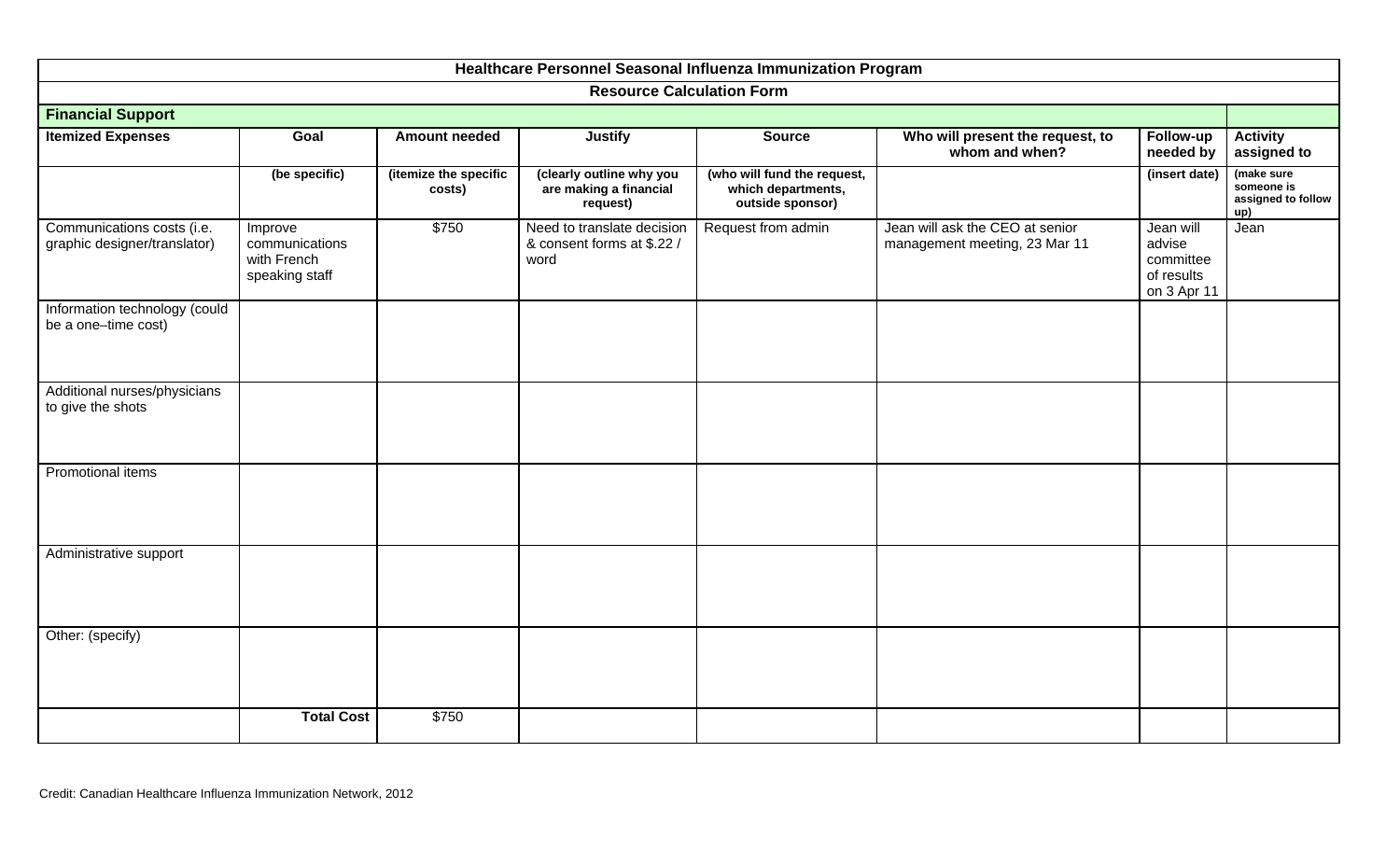|                                                                |                                                         |                                               |                                                                                              | <b>Resource Calculation Form</b>                                                                                                                                       |                                                                     |                                                      |                                                 |
|----------------------------------------------------------------|---------------------------------------------------------|-----------------------------------------------|----------------------------------------------------------------------------------------------|------------------------------------------------------------------------------------------------------------------------------------------------------------------------|---------------------------------------------------------------------|------------------------------------------------------|-------------------------------------------------|
| <b>In-Kind Support</b>                                         |                                                         |                                               |                                                                                              |                                                                                                                                                                        |                                                                     |                                                      |                                                 |
| <b>Position/Name</b>                                           | Goal                                                    | <b>Tasks</b>                                  | <b>Time commitment</b>                                                                       | What background info do you<br>need first?                                                                                                                             | Who will make the reqeust and how<br>will they do it?               | Follow-up<br>needed by                               | <b>Activity assigned to</b>                     |
|                                                                | (be specific)                                           | (itemize each<br>specific task)               | (be clear how much time you<br>need and when)                                                |                                                                                                                                                                        | (in person, via email, using another<br>person to make the request) | (insert date)                                        | (make sure someone is<br>assigned to follow up) |
| <b>CEO/senior VP support</b>                                   | Increase visibility of<br>campaign                      | Speak to senior<br>managers and<br><b>VPs</b> | 15 minute meeting to<br>persuade / 10 minutes at<br>senior management meeting<br>on 3 Feb 11 | Need to speak with infection<br>control manager and make joint<br>presentation / need to research<br>importance of senior management<br>support and impact on campaign | Jean will book a meeting with CEO and<br><b>IPC</b> manager         | January 25, 2011                                     | Jean will report back to<br>committee           |
| Data analysis support (epidemiology<br>and data support staff) |                                                         |                                               |                                                                                              |                                                                                                                                                                        |                                                                     |                                                      |                                                 |
| Administrative support                                         |                                                         |                                               |                                                                                              |                                                                                                                                                                        |                                                                     |                                                      |                                                 |
| Communications                                                 |                                                         |                                               |                                                                                              |                                                                                                                                                                        |                                                                     |                                                      |                                                 |
| Immunizers                                                     |                                                         |                                               |                                                                                              |                                                                                                                                                                        |                                                                     |                                                      |                                                 |
| Free promotional items from Public<br>Health / other sponsors  |                                                         |                                               |                                                                                              |                                                                                                                                                                        |                                                                     |                                                      |                                                 |
| Budget preparation (i.e. support to<br>track costs)            |                                                         |                                               |                                                                                              |                                                                                                                                                                        |                                                                     |                                                      |                                                 |
|                                                                |                                                         |                                               |                                                                                              |                                                                                                                                                                        |                                                                     |                                                      |                                                 |
| <b>Financial Support</b>                                       |                                                         |                                               |                                                                                              |                                                                                                                                                                        |                                                                     |                                                      |                                                 |
| <b>Itemize Expenses</b>                                        | Goal                                                    | <b>Amount Needed</b>                          | <b>Justify</b>                                                                               | <b>Source</b>                                                                                                                                                          | Who will present the request, to<br>whom and when?                  | Follow-up<br>needed by                               | <b>Activity Assigned to</b>                     |
|                                                                | (be specific)                                           | (itemize the<br>specific costs)               | (clearly outline why you are<br>making a financial request)                                  | (who will fund the request, which<br>departments, outside sponsor)                                                                                                     |                                                                     | (insert date)                                        | (make sure someone is<br>assigned to follow up) |
| Communications costs (i.e. graphic<br>designer/translator)     | Improve<br>communications with<br>French speaking staff | \$750                                         | Need to translate decision &<br>consent forms at \$.22 / word                                | Request from admin                                                                                                                                                     | Jean will ask the CEO at senior<br>management meeting, 23 Mar 11    | Jean will advise<br>committee of<br>results on 3 Apr | Jean                                            |
| Information technology (could be a<br>one-time cost)           |                                                         |                                               |                                                                                              |                                                                                                                                                                        |                                                                     |                                                      |                                                 |
| Additional nurses/physicians to do<br>give the shots           |                                                         |                                               |                                                                                              |                                                                                                                                                                        |                                                                     |                                                      |                                                 |
| Promotional items                                              |                                                         |                                               |                                                                                              |                                                                                                                                                                        |                                                                     |                                                      |                                                 |
| Administrative support                                         |                                                         |                                               |                                                                                              |                                                                                                                                                                        |                                                                     |                                                      |                                                 |
| Other: (specify)                                               |                                                         |                                               |                                                                                              |                                                                                                                                                                        |                                                                     |                                                      |                                                 |
|                                                                | <b>Total Cost:</b>                                      | \$750                                         |                                                                                              |                                                                                                                                                                        |                                                                     |                                                      |                                                 |

# **Healthcare Personnel Seasonal Influenza Immunization Program**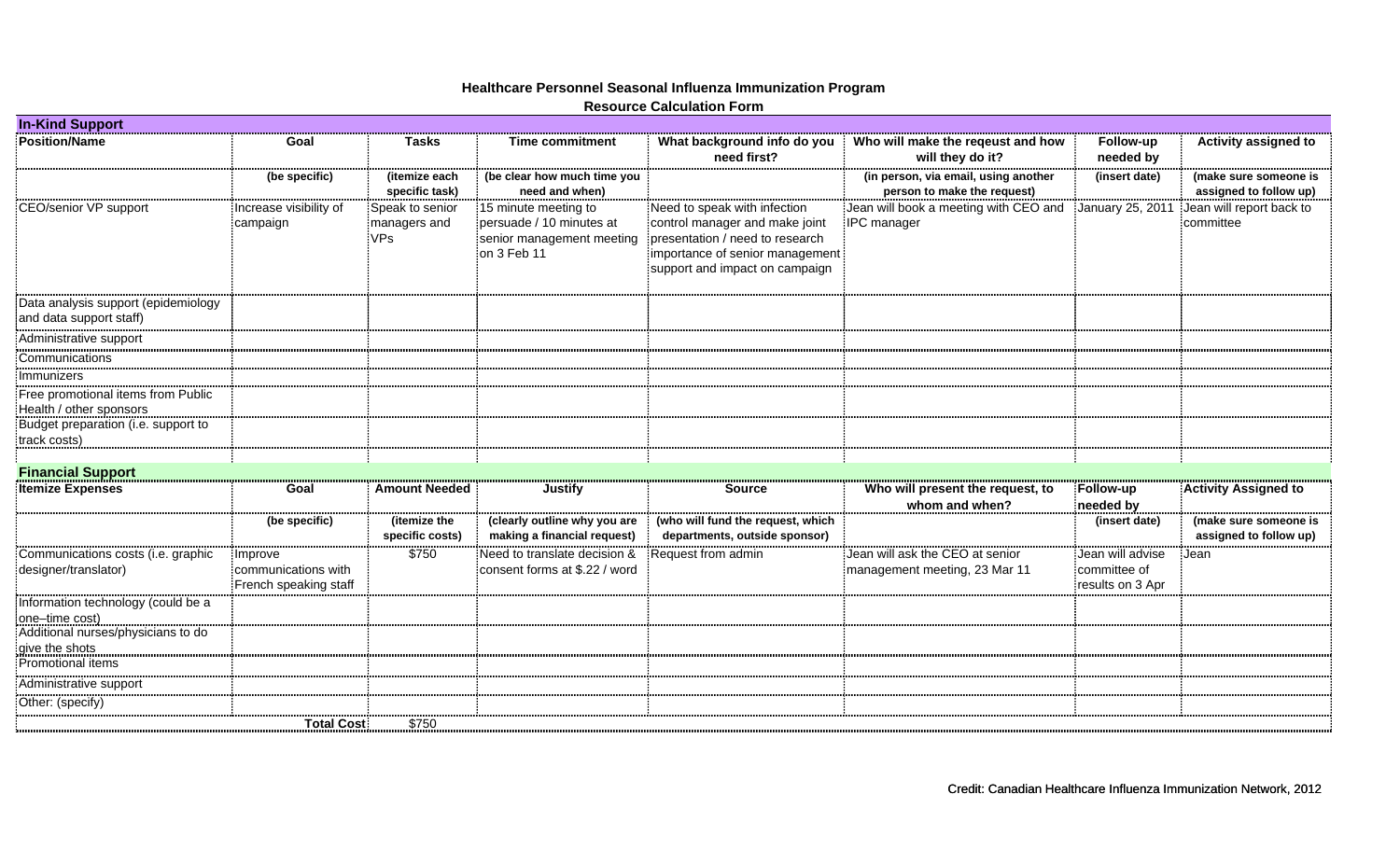

#### **Healthcare Personnel Seasonal Influenza Immunization Program Post-Campaign Announcement (Step 5)**

The following text can be used in:

- An employee newsletter
- Within an organization wide e-mail
- Enclosed with a pay stub

# **Influenza Immunization Campaign Report**

-------------------------------------------------------------------------------------------------------------------------------

[We are pleased to announce that [number/percentage of] healthcare personnel were immunized against influenza this year.

We appreciate the commitment of everyone who took the time to be immunized and everyone who helped make the clinics and campaign happen. We are proud of our work this year in keeping everyone healthier.

Congratulations go out to the following departments/units that achieved the highest percentage of their staff immunized (or you can highlight the ones that made the most improvement):

- 1. [Department], [number/percent of staff vaccinated]
- 2. [Department], [number/percent of staff vaccinated]
- 3. [Department], [number/percent of staff vaccinated]

#### **Remember, influenza immunization is only effective for one year. See you again next year!**

<span id="page-31-0"></span>Adapted from: Massachusetts Medical Society - *Employee Flu Immunization Campaign Kit* Retrieved July 28, 2009 from: <http://www.massmed.org/AM/Template.cfm?Section=Flu&TEMPLATE=/CM/HTMLDisplay.cfm&CONTENTID=11884>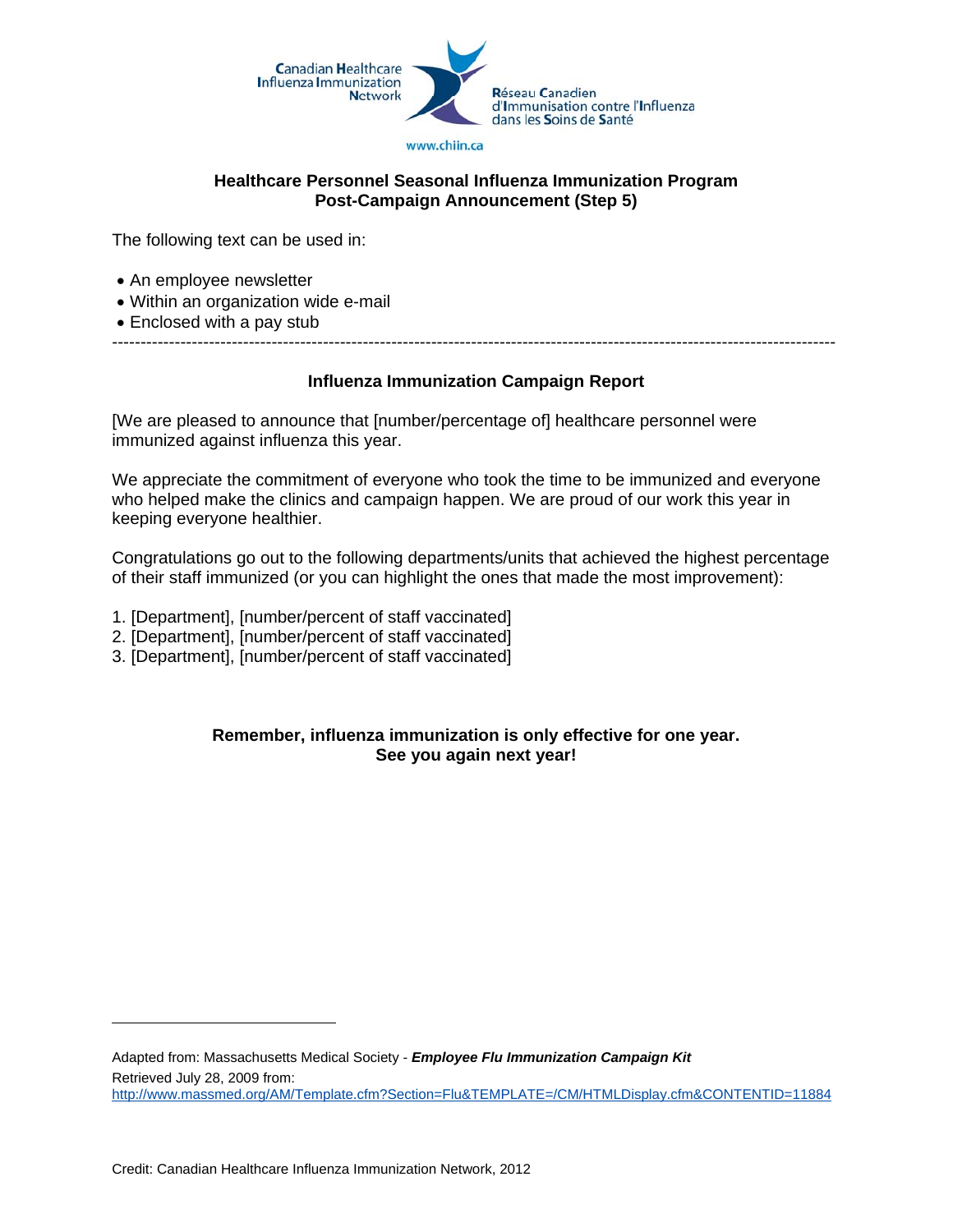

#### **Healthcare Personnel Seasonal Influenza Immunization Program Post-Campaign Assessment Worksheet (Step 5)**

| <b>Assessment of This Year's Efforts</b>                                                                                                                                                              | Yes | <b>No</b> | <b>Ways to Improve Next Year</b> |
|-------------------------------------------------------------------------------------------------------------------------------------------------------------------------------------------------------|-----|-----------|----------------------------------|
| 1. Did you use a multidisciplinary<br>planning team?                                                                                                                                                  |     |           |                                  |
| 2. Did you include opinion leaders and<br>senior managers?                                                                                                                                            |     |           |                                  |
| 3. Have you designated a team member<br>to coordinate the marketing and<br>communications functions?                                                                                                  |     |           |                                  |
| 4. Which departments or disciplines had<br>the least number of staff members<br>receiving their influenza<br>immunization? (e.g. physicians,<br>nurses, housekeepers, maintenance<br>personnel etc.)? |     |           |                                  |
| 5. Were these groups represented on<br>your planning committee?                                                                                                                                       |     |           |                                  |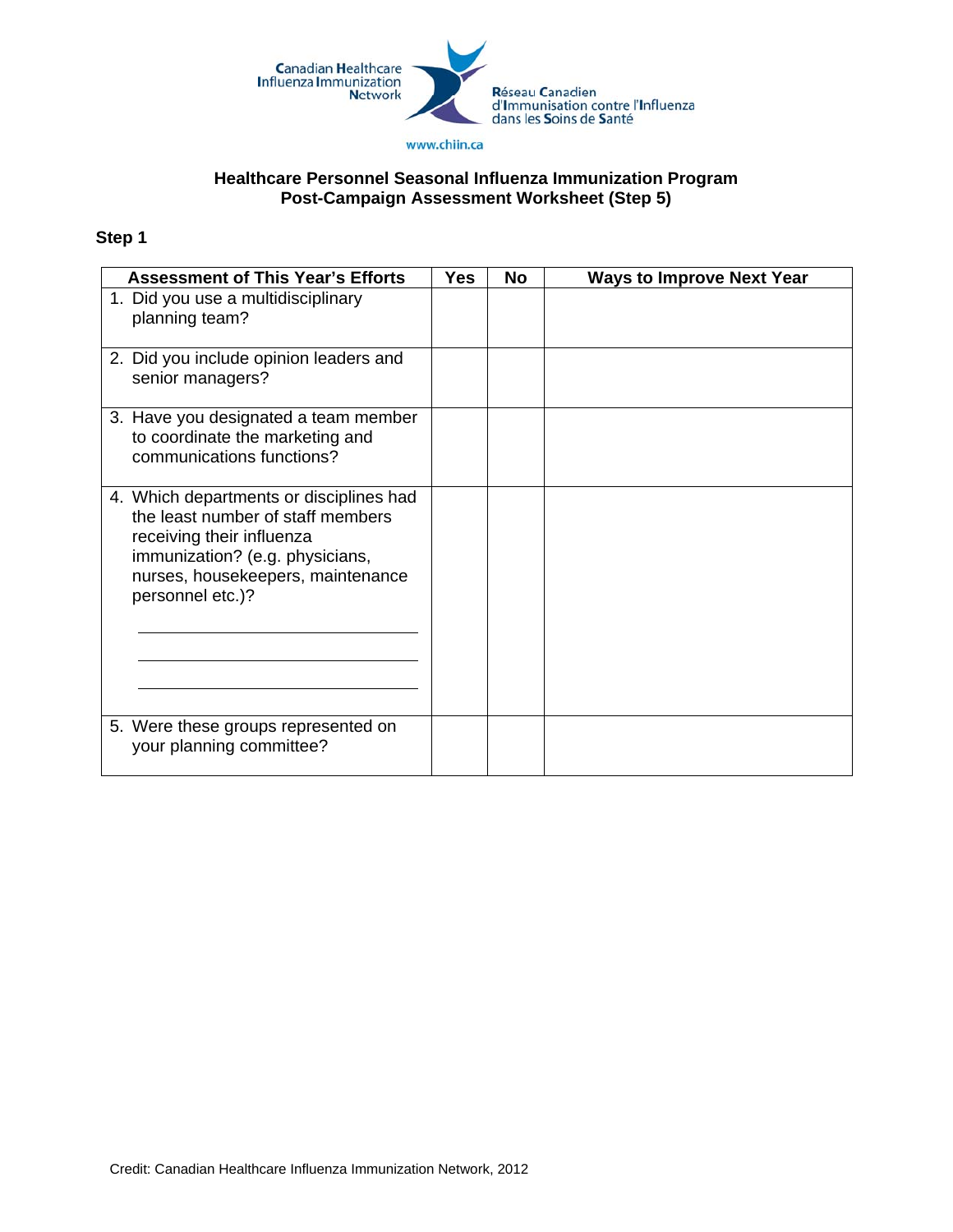| <b>Assessment of This Year's Efforts</b>                                                                      | Yes | <b>No</b> | <b>Ways to Improve Next Year</b> |
|---------------------------------------------------------------------------------------------------------------|-----|-----------|----------------------------------|
| 1. Did you have a HCP immunization<br>policy?                                                                 |     |           |                                  |
| 2. Did you require personnel to report<br>their immunization status?                                          |     |           |                                  |
| 3. Did you require personnel to sign a<br>form if they chose not to be<br>vaccinated (decision/consent form)? |     |           |                                  |
| 4. Did you use immunization champions<br>or role models?                                                      |     |           |                                  |
| At the senior management level?<br>At the management level?<br>At the unit / staff level?                     |     |           |                                  |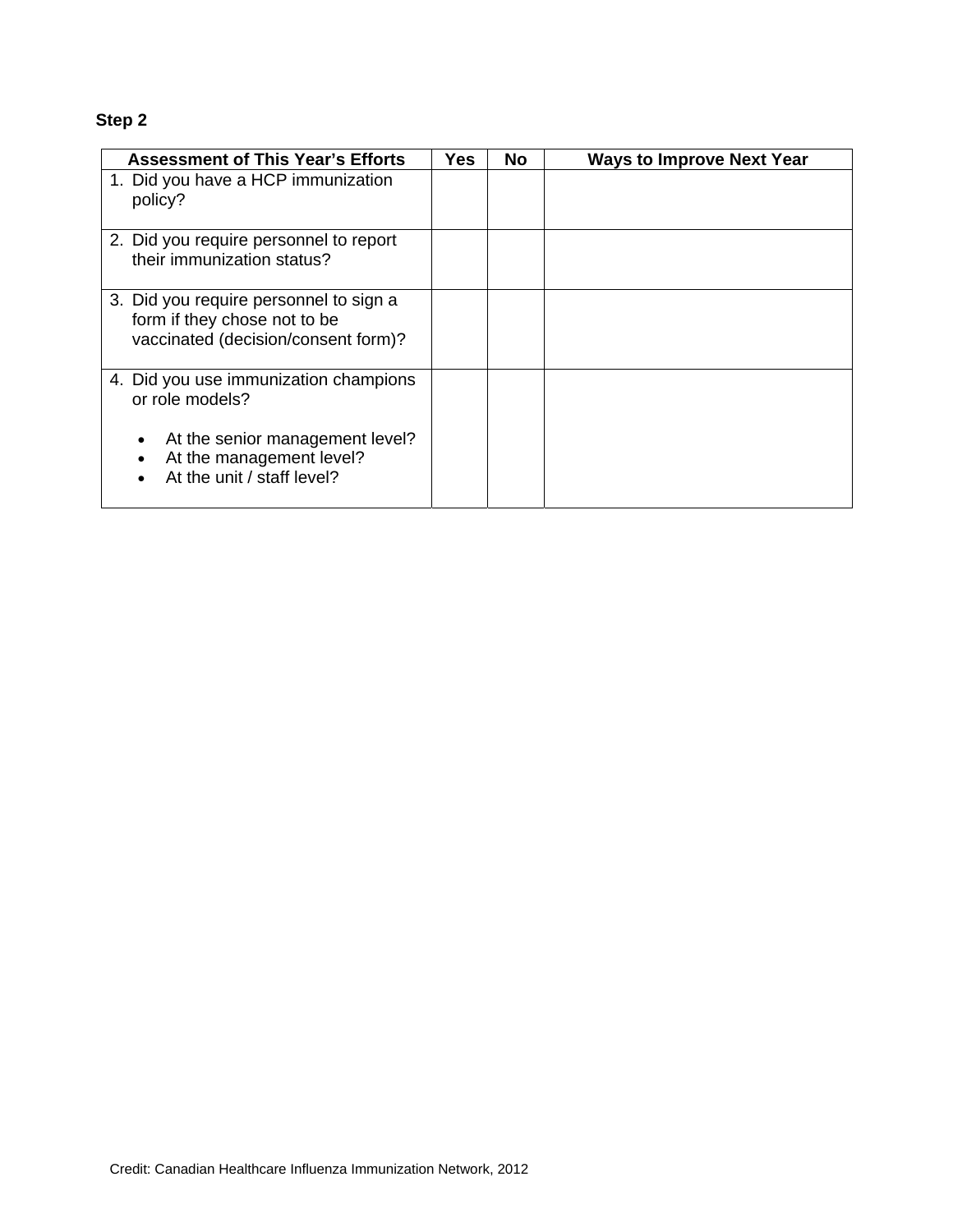| <b>Assessment of This Year's Efforts</b>                          | <b>Yes</b> | No | <b>Ways to Improve Next Year</b> |
|-------------------------------------------------------------------|------------|----|----------------------------------|
| 1. Did you use methods to improve                                 |            |    |                                  |
| immunization access?                                              |            |    |                                  |
| Kick-off                                                          |            |    |                                  |
| On-site clinic                                                    |            |    |                                  |
| Rolling cart clinics                                              |            |    |                                  |
|                                                                   |            |    |                                  |
|                                                                   |            |    |                                  |
| 2. Did you use tools for campaign                                 |            |    |                                  |
| promotion and staff education?                                    |            |    |                                  |
| Flyers/handouts                                                   |            |    |                                  |
| <b>Posters</b>                                                    |            |    |                                  |
| Email                                                             |            |    |                                  |
| Employee newsletters                                              |            |    |                                  |
| Articles from newspapers /                                        |            |    |                                  |
| publications / on-line sites                                      |            |    |                                  |
| Information attached to pay stubs                                 |            |    |                                  |
| before campaign / during<br>campaign / post campaign              |            |    |                                  |
| In-service training                                               |            |    |                                  |
|                                                                   |            |    |                                  |
|                                                                   |            |    |                                  |
| Were incentives or rewards used to<br>3.                          |            |    |                                  |
| engage the undecided?                                             |            |    |                                  |
| Departmental competitions                                         |            |    |                                  |
| Refreshments                                                      |            |    |                                  |
| Raffle                                                            |            |    |                                  |
| Games                                                             |            |    |                                  |
|                                                                   |            |    |                                  |
|                                                                   |            |    |                                  |
| 4. Were you able to establish an<br>evaluation framework for your |            |    |                                  |
| immunization program?                                             |            |    |                                  |
|                                                                   |            |    |                                  |
| 5. Did you complete a SWOT analysis?                              |            |    |                                  |
| <b>Strengths</b>                                                  |            |    |                                  |
| Weaknesses                                                        |            |    |                                  |
| Opportunities                                                     |            |    |                                  |
| <b>Threats</b>                                                    |            |    |                                  |
|                                                                   |            |    |                                  |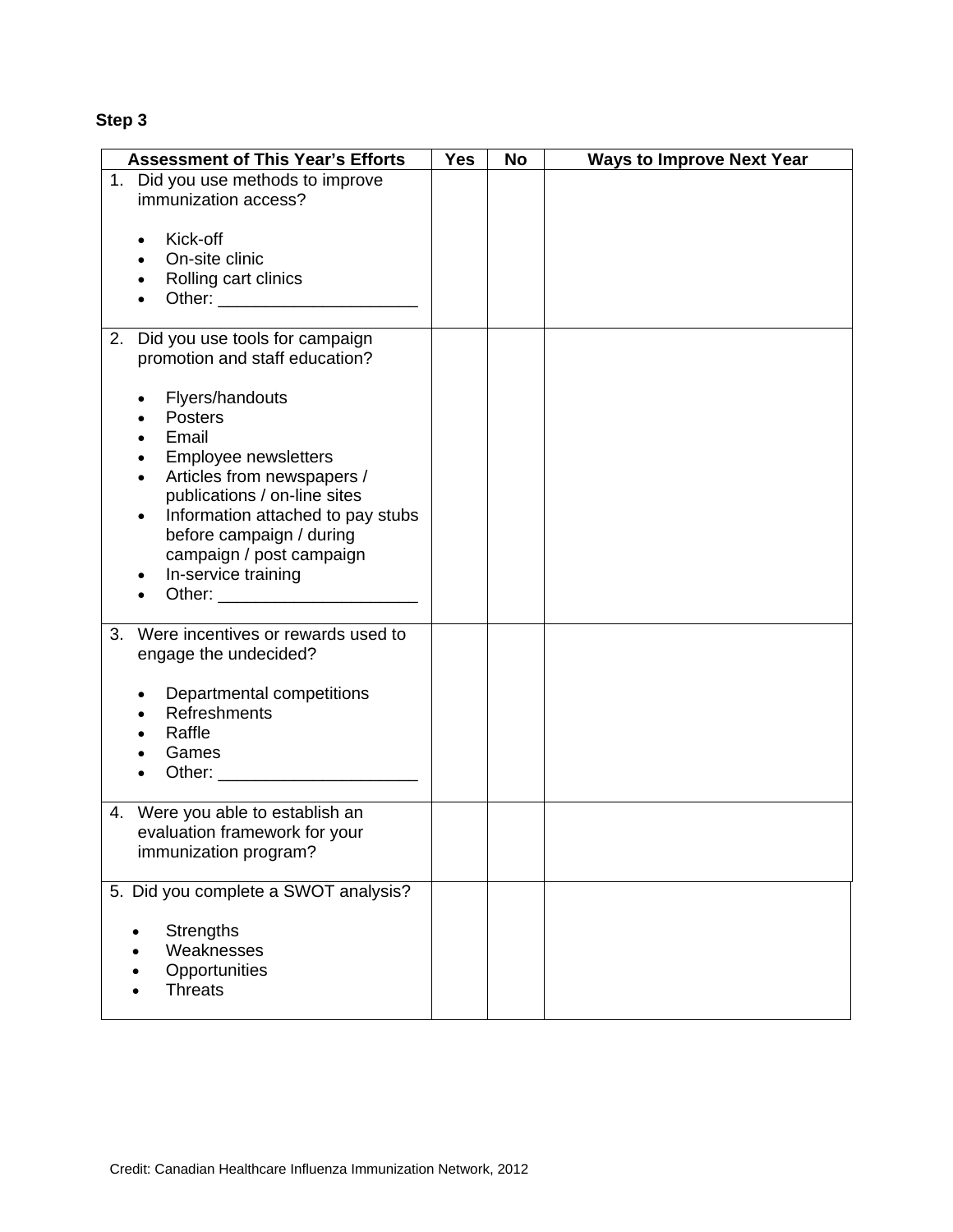| <b>Assessment of This Year's Efforts</b>                                                  | Yes. | <b>No</b> | <b>Ways to Improve Next Year</b> |
|-------------------------------------------------------------------------------------------|------|-----------|----------------------------------|
| 1. Were you able to establish a method<br>to track your immunization progress?            |      |           |                                  |
| 2. Are you reflecting your numbers using<br>a rate?                                       |      |           |                                  |
| 3. Are you tracking all staff?                                                            |      |           |                                  |
| 4. Is the tracking system flexible?                                                       |      |           |                                  |
| 5. Were you able to identify and secure<br>the human and financial resources<br>required? |      |           |                                  |

| <b>Assessment of This Year's Efforts</b>                                                                 | Yes | No | <b>Ways to Improve Next Year</b> |
|----------------------------------------------------------------------------------------------------------|-----|----|----------------------------------|
| 1. Were immunization rates shared with<br>staff?                                                         |     |    |                                  |
| 2. Number of employees immunized this<br>vear                                                            |     |    |                                  |
| 3. Were you able to identify personnel by<br>position / classification / or patient<br>contact category? |     |    |                                  |
| 4. Did you plan a post-campaign event<br>to celebrate?                                                   |     |    |                                  |